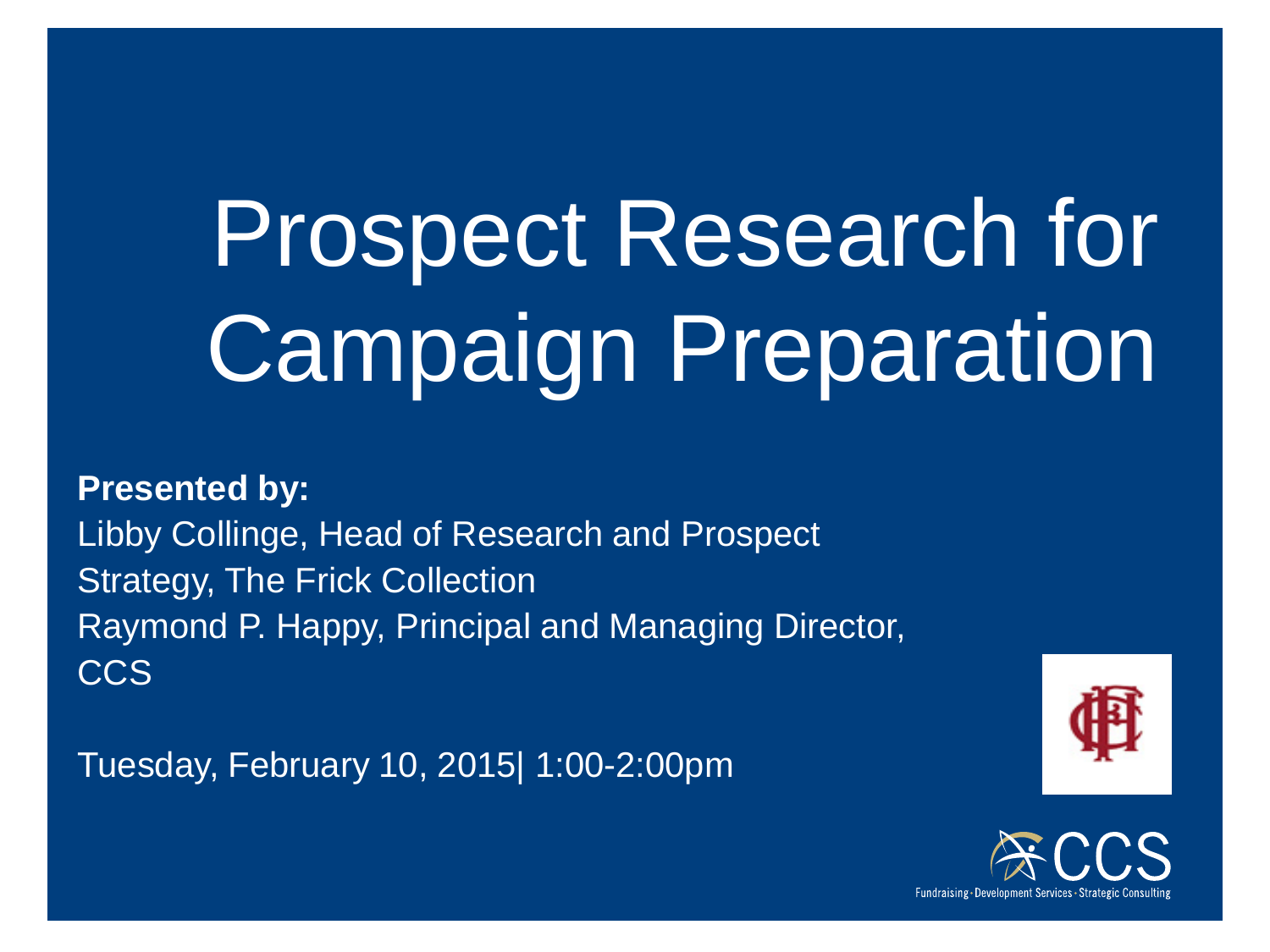#### Presentation Team 2008 and 2008 and 2008 and 2008 and 2008 and 2008 and 2008 and 2008 and 2008 and 2008 and 20



#### **Libby Collinge, Head of Research and Prospect Strategy, The Frick Collection**

Libby Collinge is the Head of Research and Prospect Strategy at The Frick Collection. Prior to joining the Frick team, she spent nearly eight years as Director of Research at the Metropolitan Opera and was an Associate Director at the Rutgers University Foundation. Over the course of her career, she has expanded the scope of her expertise from research and prospect management to include data integrity and project oversight, and frequently acts as a liaison between Development and other departments. Previous stops on her career path include an IT advisory research firm, a chemical company, and a public library. A graduate of Rutgers University's Douglass College, Libby holds a BA degree in biology.



#### **Raymond P. Happy, Principal & Managing Director, CCS**

Raymond Happy is a Principal at CCS. He has planned, directed, and supervised fundraising campaigns throughout the United States and provided strategic advice to leading organizations around the globe. His projects have raised billions of dollars. He has conducted numerous feasibility and planning studies, assessments, building programs, endowment campaigns, and annual appeals. He has helped institutions recruit new trustees, solicit transformational gifts, develop strategic plans, and install and operate new information systems.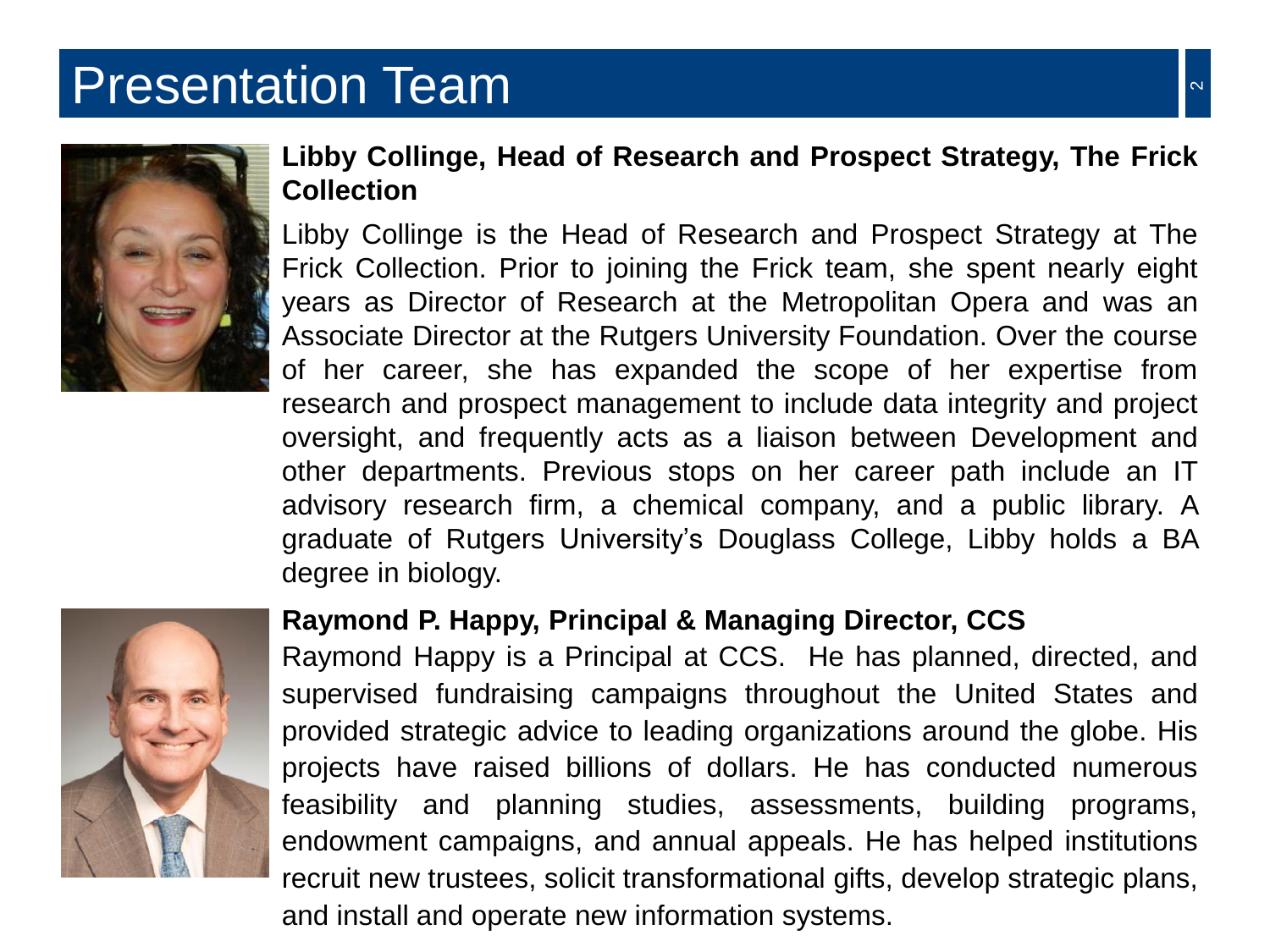#### Today's Presentation **300 million**

- **E.** Campaign vs. Annual Fundraising: Impact on Research
- **Prospect Identification**
- Research Tools
- **Prospect Development**
- **Prospect Management**
- Research in Action
- **Questions and discussion**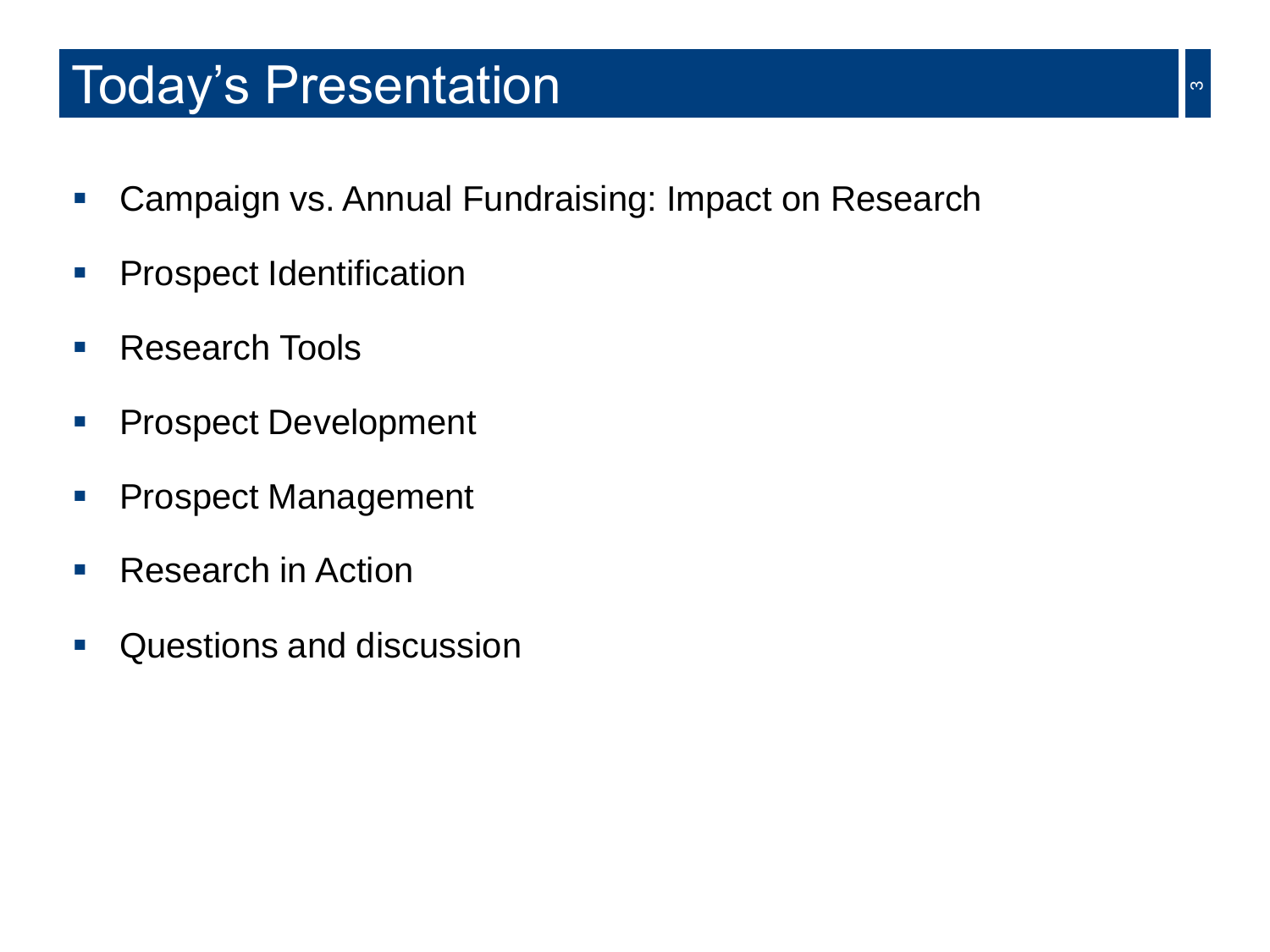- **What is your organization's current campaign** status?
	- **□No campaign**
	- **QConsidering campaign**
	- **QPlanning phase**
	- **□Active campaign**
	- **□Recently completed**

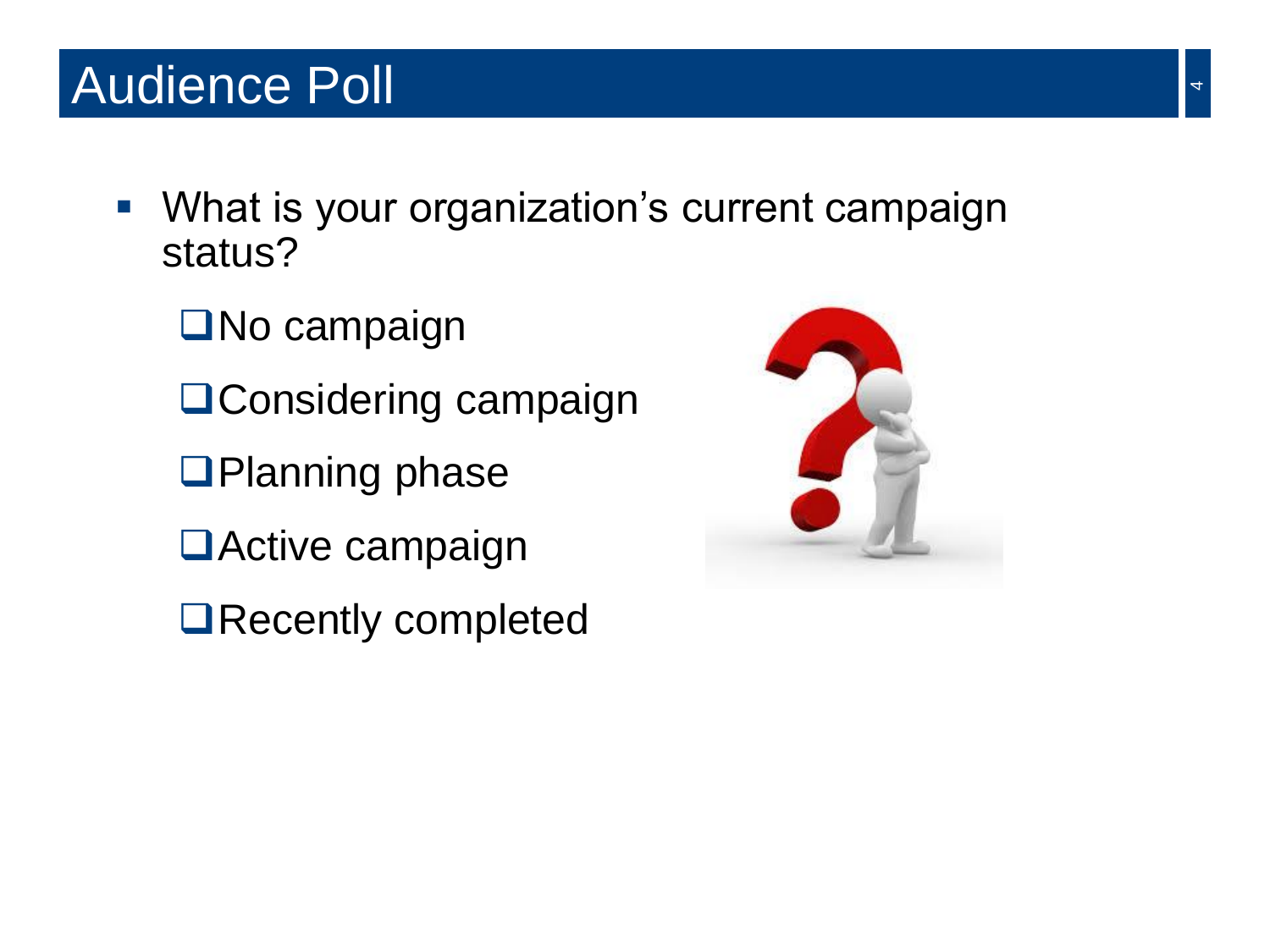#### CAMPAIGN VS. ANNUAL FUNDRAISING: IMPACT ON RESEARCH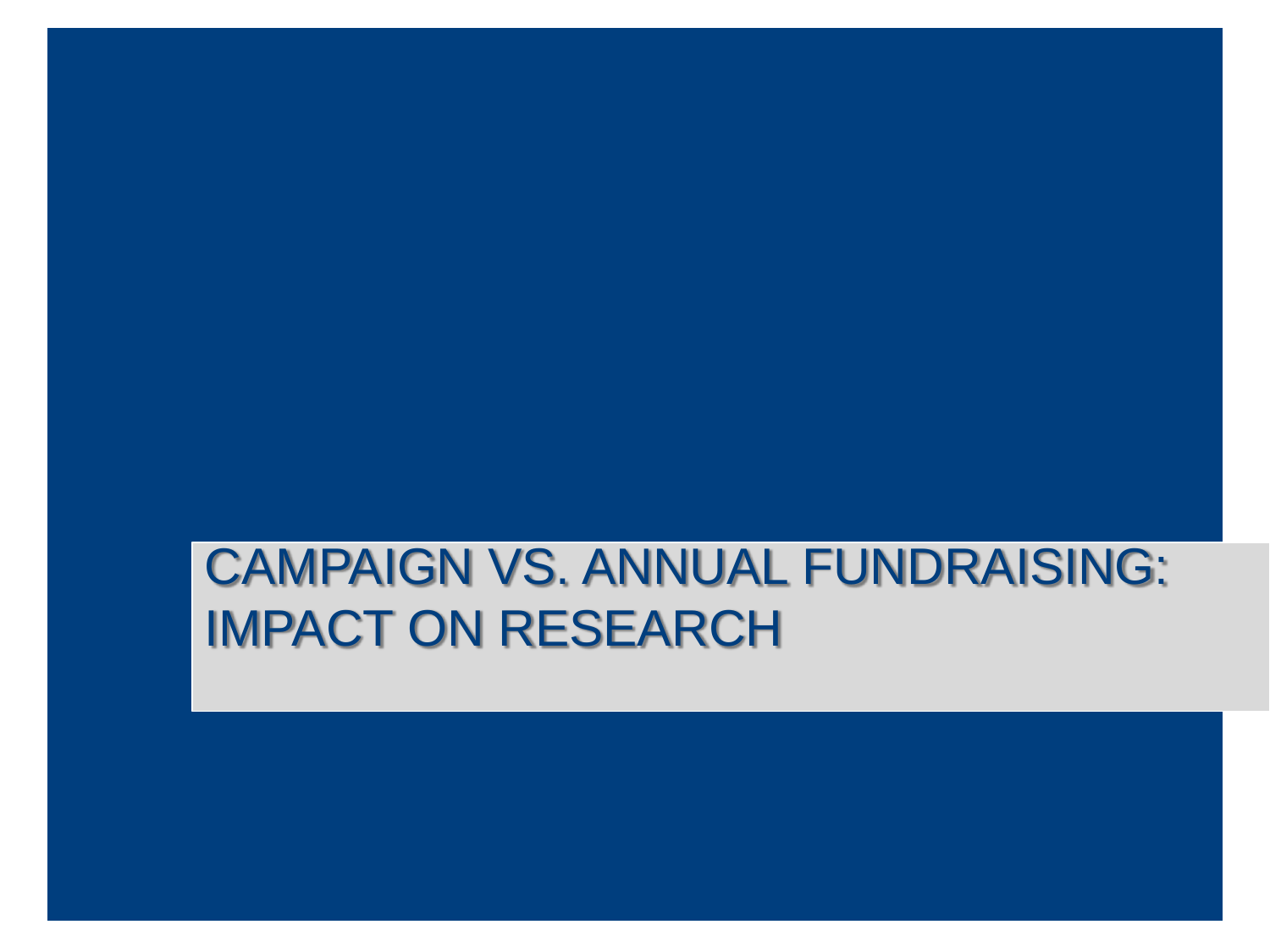#### More prospects needed

Higher level solicitors, asks, and donors

More focused goals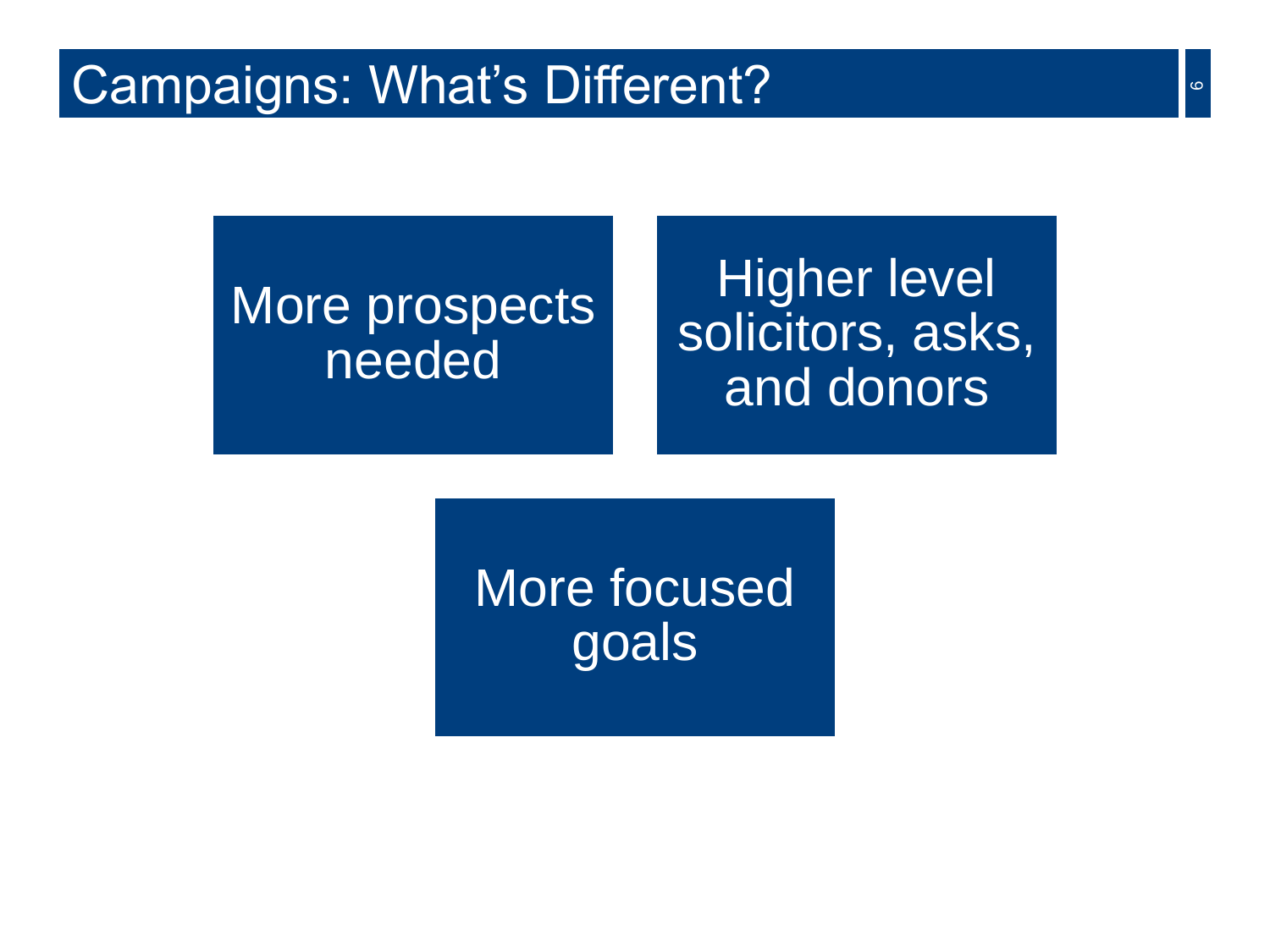#### Increased significance (r)

#### Greater visibility (R/r)

Opportunities for collaboration (R)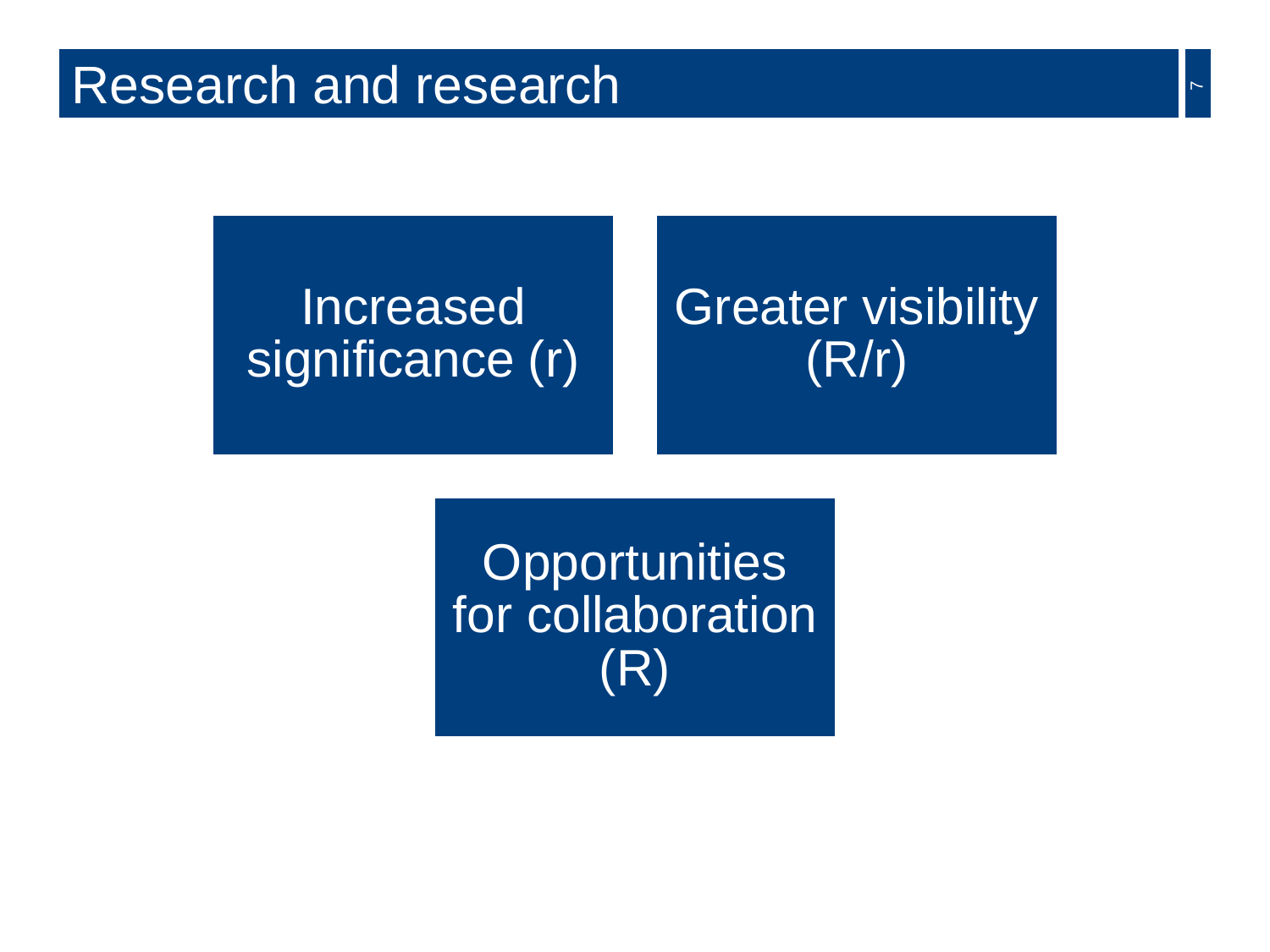#### Name That Tune 8 and 1990 and 1990 and 1990 and 1990 and 1990 and 1990 and 1990 and 1990 and 1990 and 1990 and

- **Proposal?**
- Face-to-face meetings with frontline fundraiser followed by faculty, curators, technical staff
- A Plan
- **The Product**

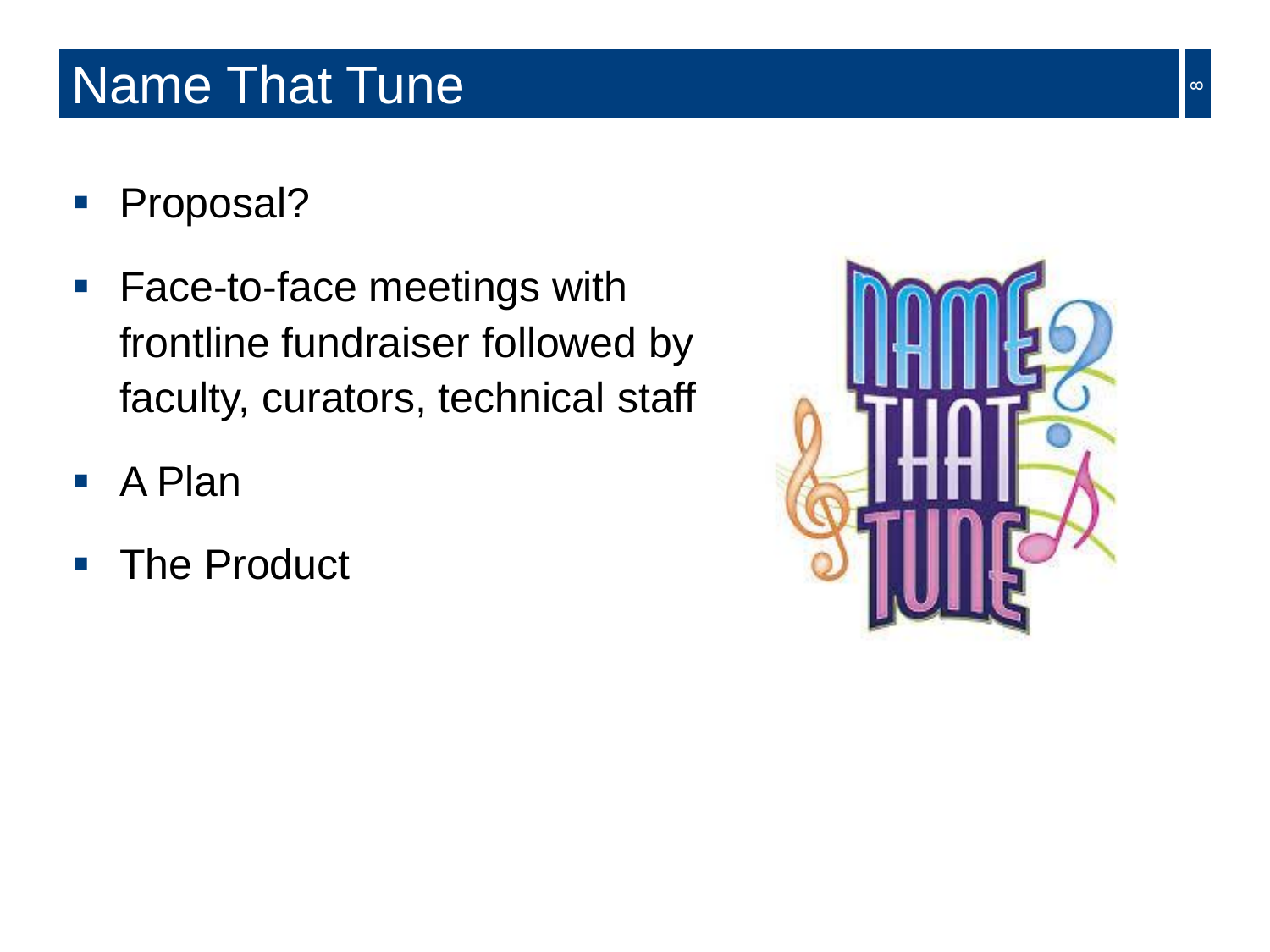#### The Prospects and the Prospects of the set of  $\sim$

- **Capacity Capacity Capacity**
- **Inclination and propensity**
- **Interests**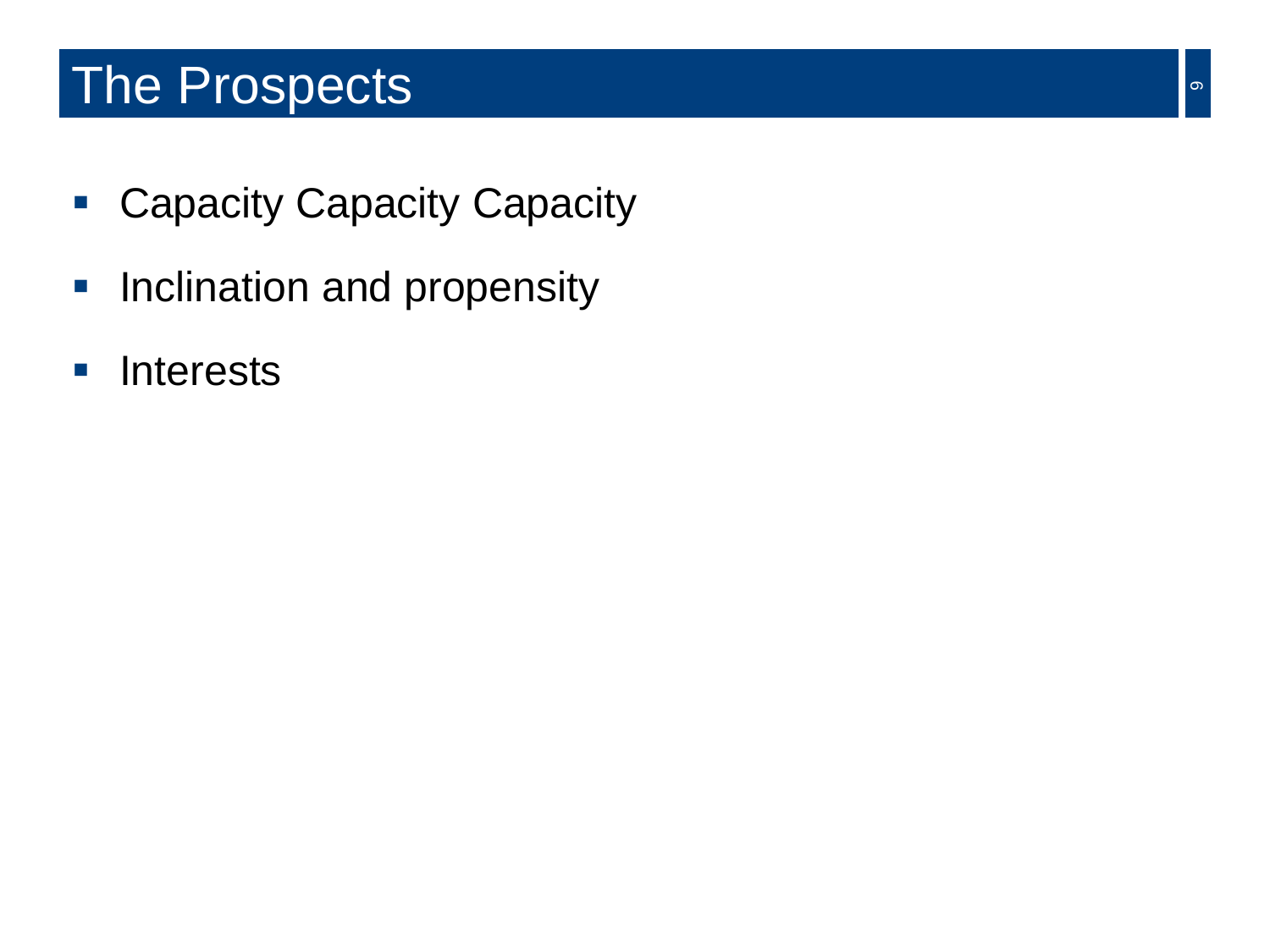#### PROSPECT IDENTIFICATION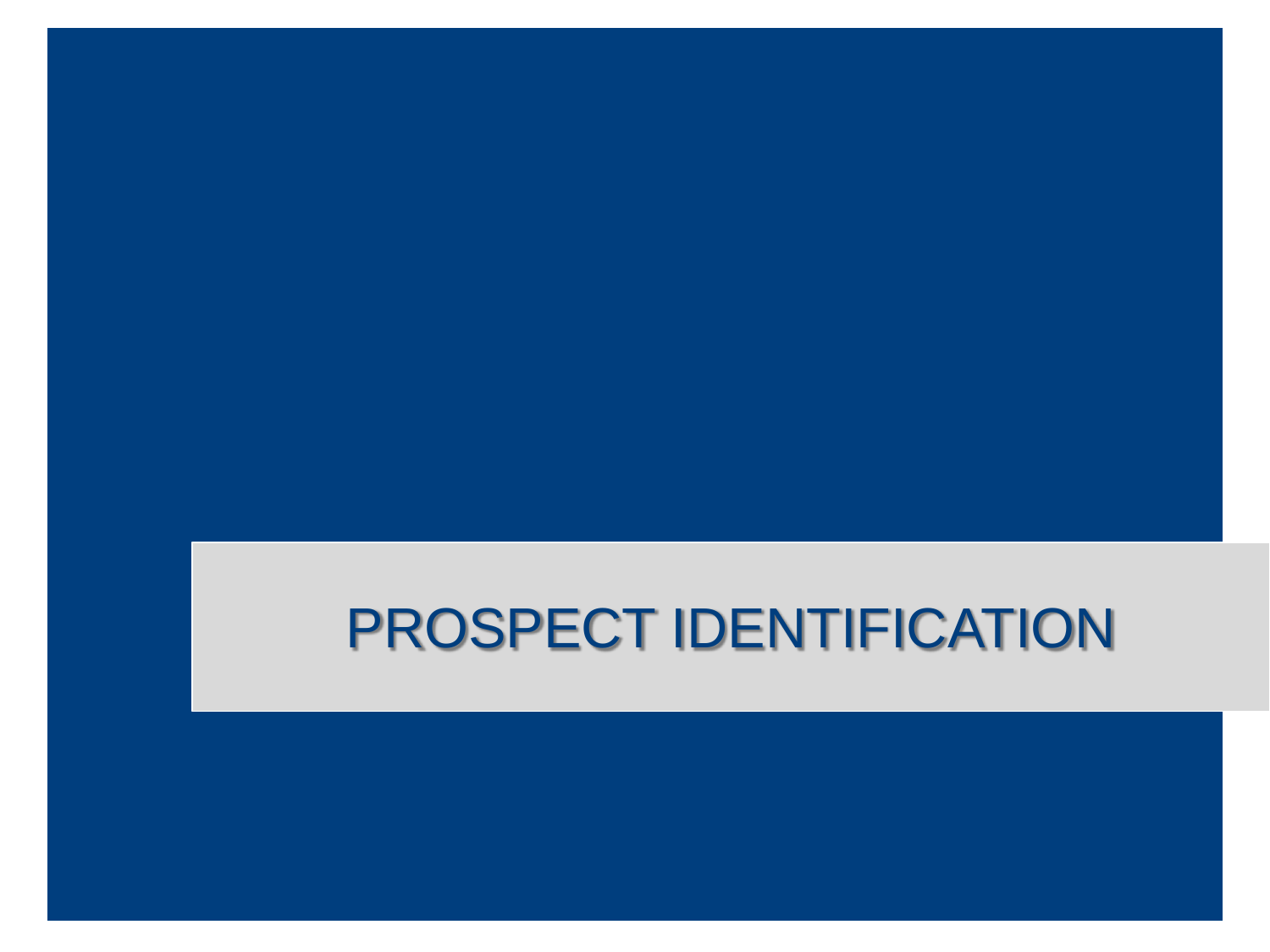**Has your organization conducted a database screen** in the last five years?

**□Yes ONO QU**nsure

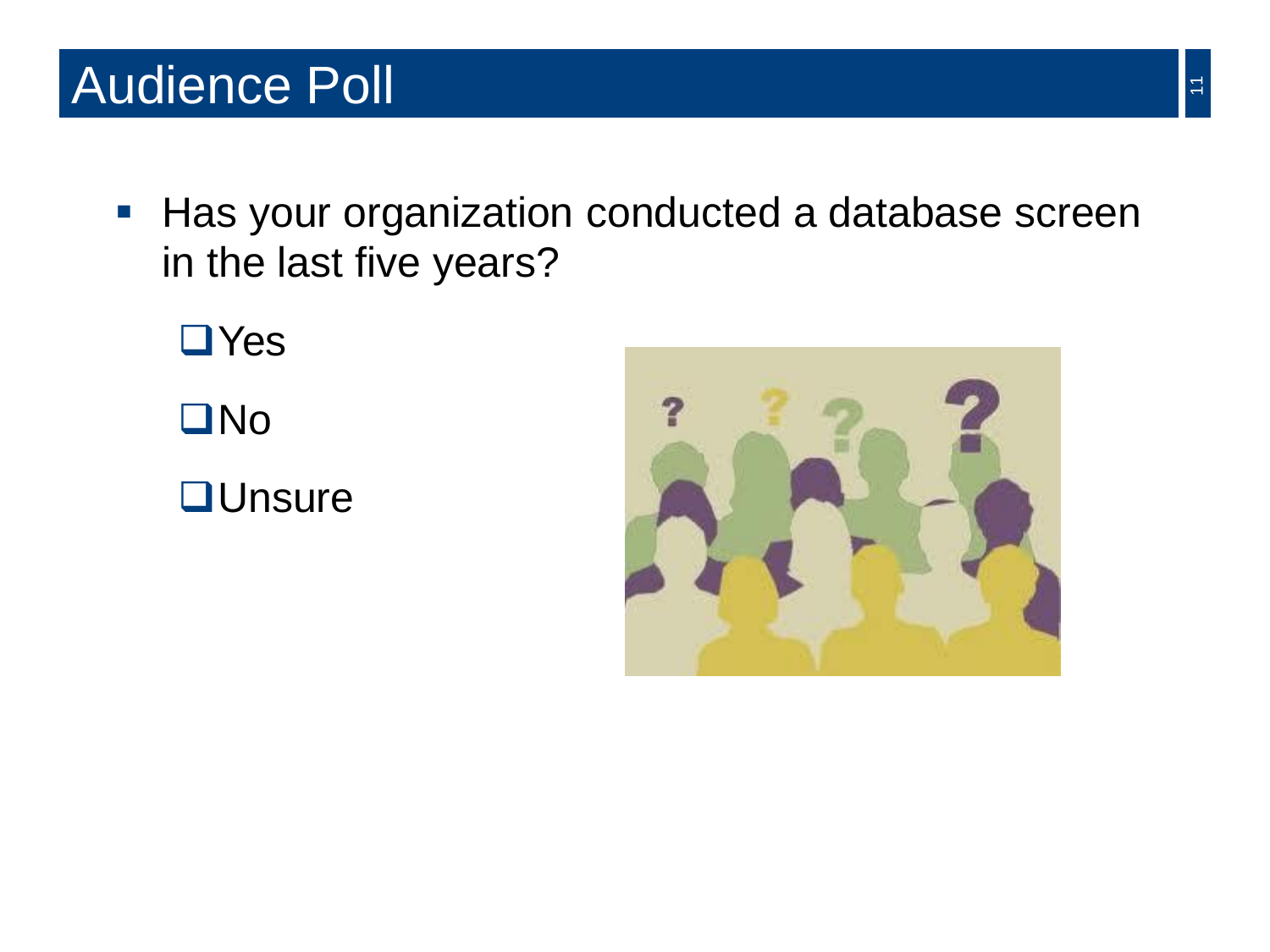## **Screening**

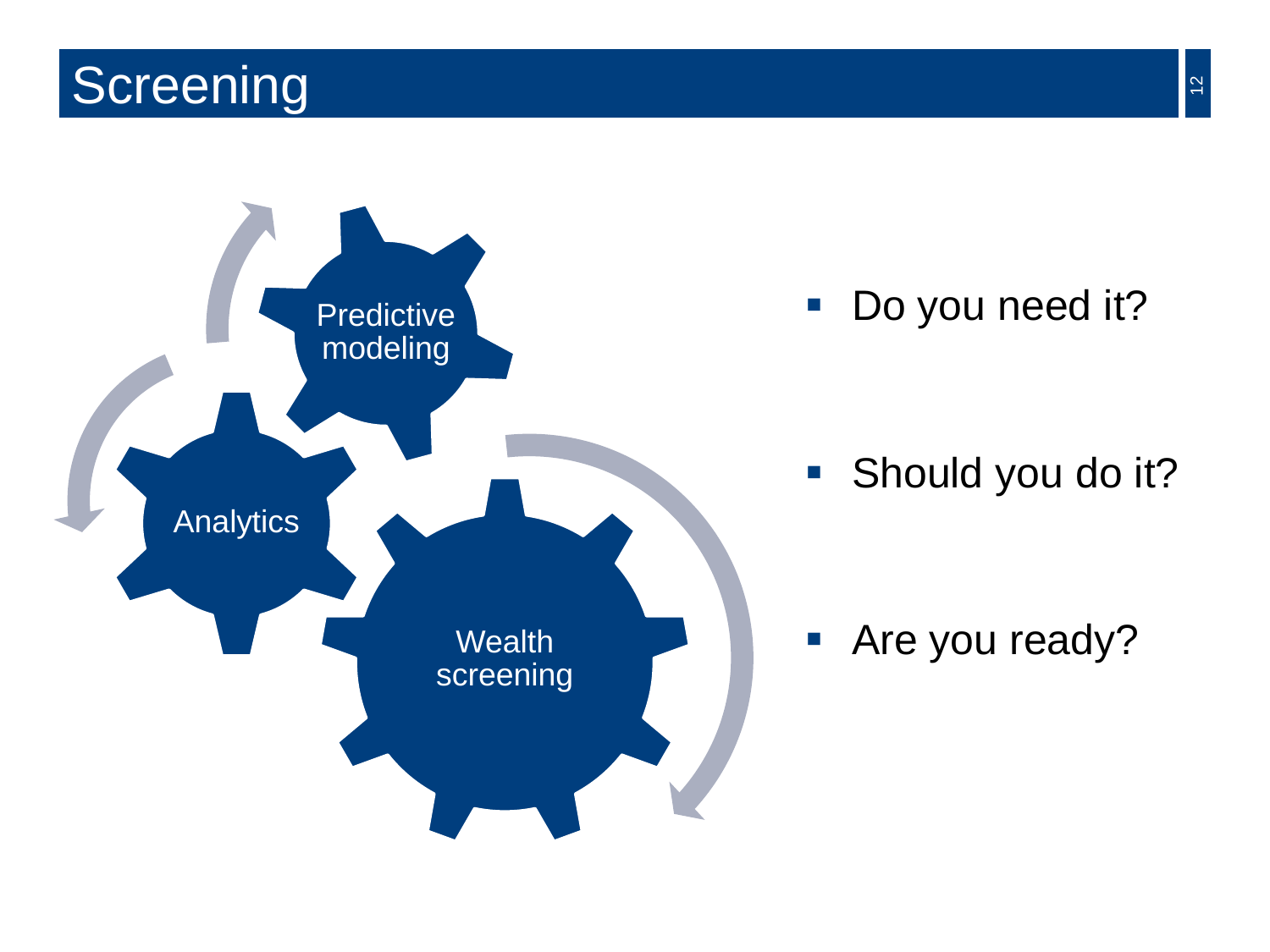# **Screening**

- **Vendor selection**
- **Record readiness and selection**
- **Return**
- **User interface**
- **Project manager**
- Usage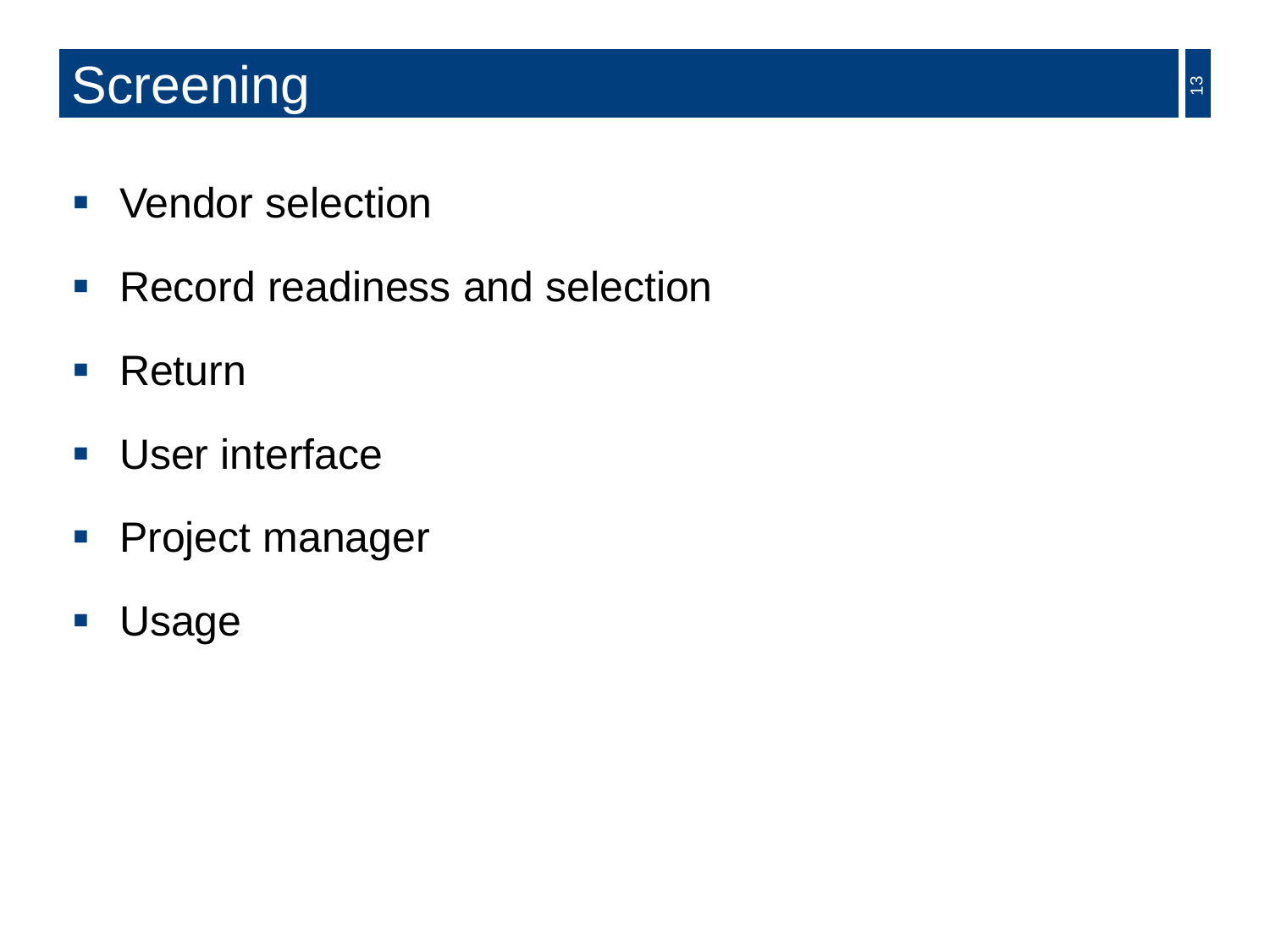### Mining Your Database

#### • Wealthy Zip Codes

South Databa Report The century of Insurances with bicame Clay \$100,000 **Related Reports** 

Recordage of Households with Scorne Dran \$100,000 in South Delote by Dry. Avicemage of Households with Societe Direct \$100,000 in the United States by Dp Code Terrentage of Households with bicome Dise \$130,000 in the United Dame by City Select Dry in South Delate

|                | te Crain           |                                              |                                                                             |                 | come o Elizio     |              |
|----------------|--------------------|----------------------------------------------|-----------------------------------------------------------------------------|-----------------|-------------------|--------------|
| 21             | FUE                | 純の印法                                         | Sour field South Dektte                                                     | 6204            | 28.27%            | $E_1 = 0.05$ |
| 床              | 17767              | 4412094 001301021 Carrier Inut-Zakins        |                                                                             | 湖               | 27.56%            | 61,744       |
| s              | 1598               |                                              | 42 S26455 -MLS25279   North Soux City Source Deemy                          |                 | 34.47%            | 42,254       |
| $\overline{a}$ | <b>L'OR</b>        | 45.236003. (67.202744   CHier, SAVIN Dalors) |                                                                             | $rac{4557}{98}$ | 18.51 %           | #1.089       |
| 7              | Pra                | 45 NGBEL-102791990 Caputa, South Dators-     |                                                                             | SW)             | 34.54 %           | <b>MATH</b>  |
| $\cdot$        | <b>ITLE</b>        |                                              | AD SASARE-REAADEDED book Fath, South Satyley                                | 8,440           | 36.81%            | 84,623       |
| ž.             | P104               | 45.9738. - 201.00329 EMPAN South Daline      |                                                                             | 取               | 13.95%            | $+1.11.7$    |
| ٠              | ETMI -             |                                              | AKASACS, (MARTIEL   Hyperiod South Cabota                                   | 232             | 12.28%            | 46,254       |
| x              | \$75.3             |                                              | 44472662 -201047891 Website, South Delicte                                  | 14              | 52,28%            | <b>MLZ15</b> |
| 匤              | 1774               |                                              | AKDIZEL2, -203-KE5339   Republiky Touch Conclu-                             | <b>BITE</b>     | <b>LESTA</b>      | <b>ML250</b> |
| 旦              | <b>LYGS</b>        |                                              | 40 EB0023 - REASONT - Bureamer, South Esecond                               | 但               | 12.32 %           | HELDE        |
| 12.            | <b>STEEL</b>       | 43.762800. (202.408282) Linery South Centre  |                                                                             | 306             | 11.54%            | HL452        |
| и              | \$7109             |                                              | 40.529423 - RE753227 2 Genus Fairs, South Traisma-                          | 34,644          | 11.57%            | 47.001       |
| -              | of the property of |                                              | and between the state state of the contract of the contract of the state of | <b>TIME</b>     | car at the car of | $-1144$      |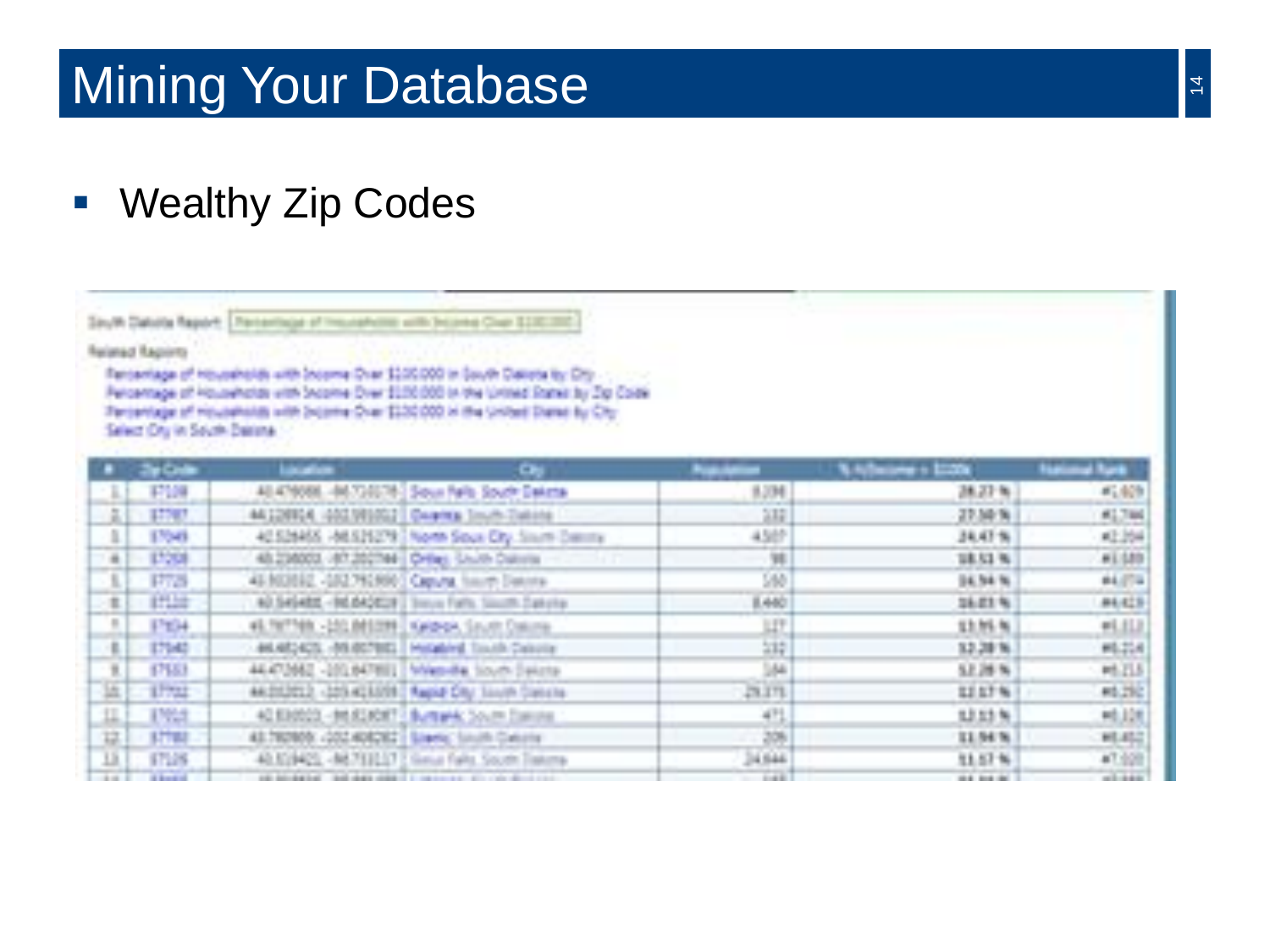#### **Mining Your Database**

- Where YOUR big donors live
- **Important employers in YOUR community**
- **Up-and-coming businesses and neighborhoods**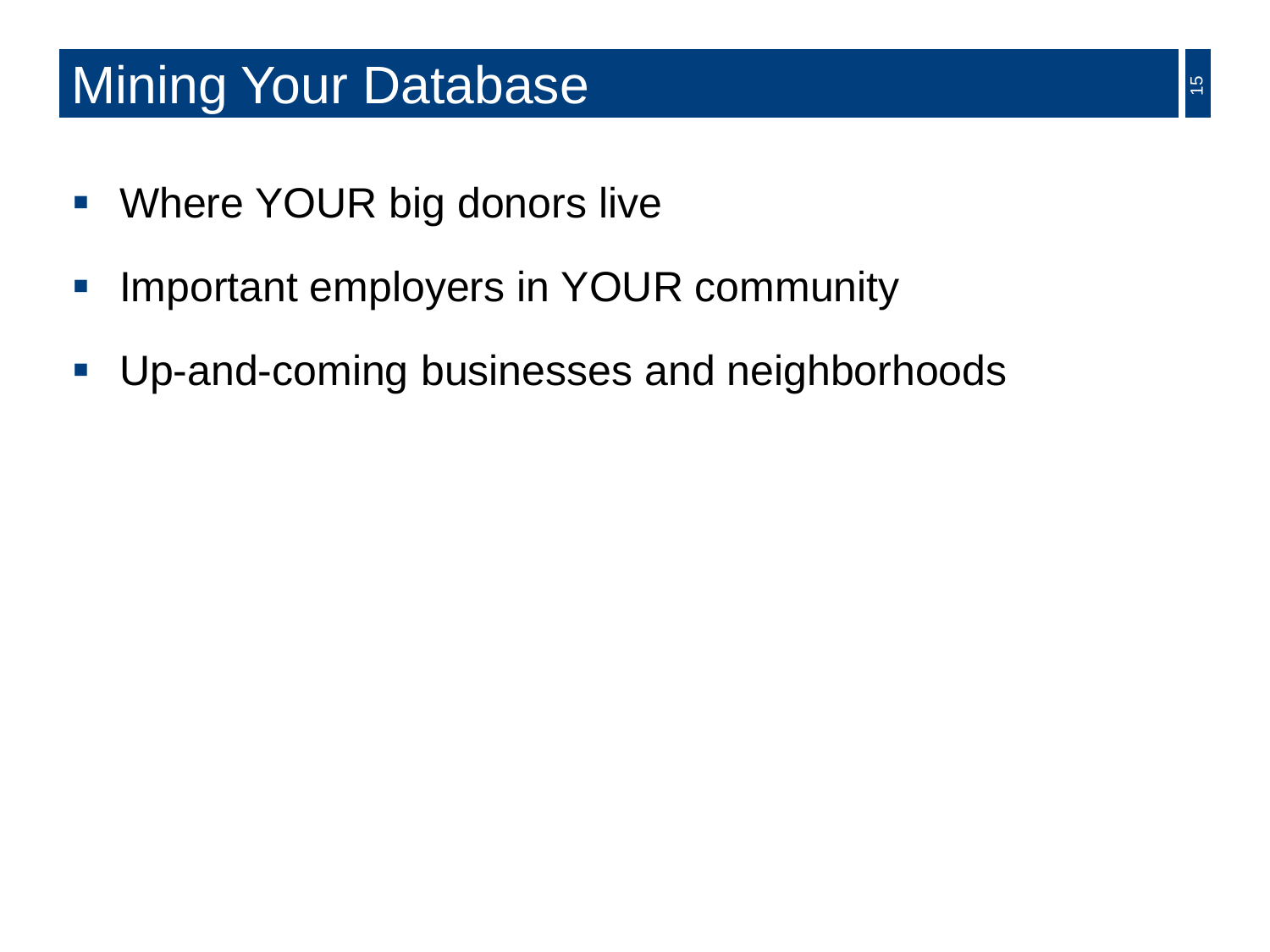# RESEARCH TOOLS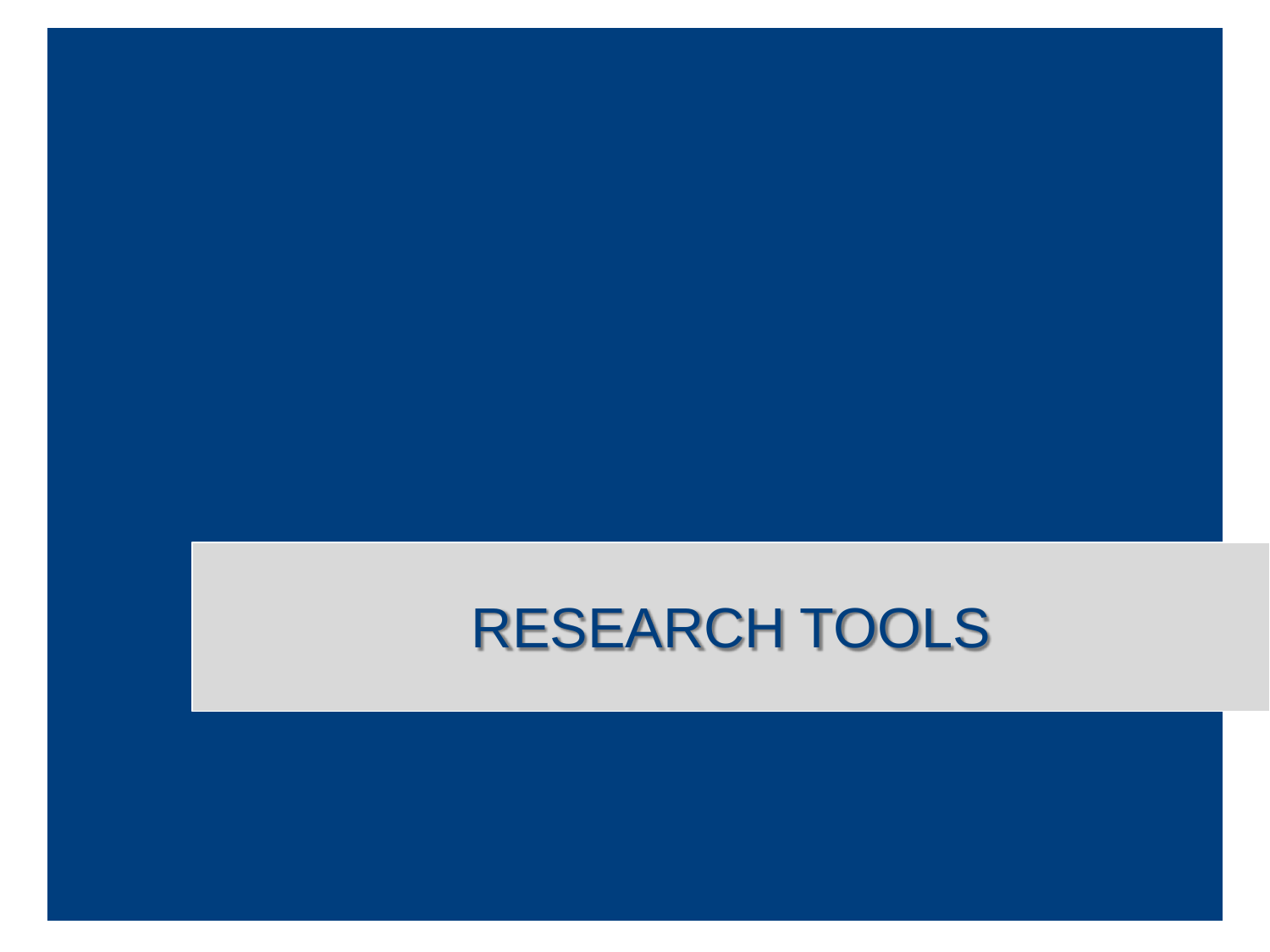#### Audience Poll

**How many prospect researchers do you have on** staff?

 $\Box$ 0-2  $\square$ 3-10  $\Box$ 11+

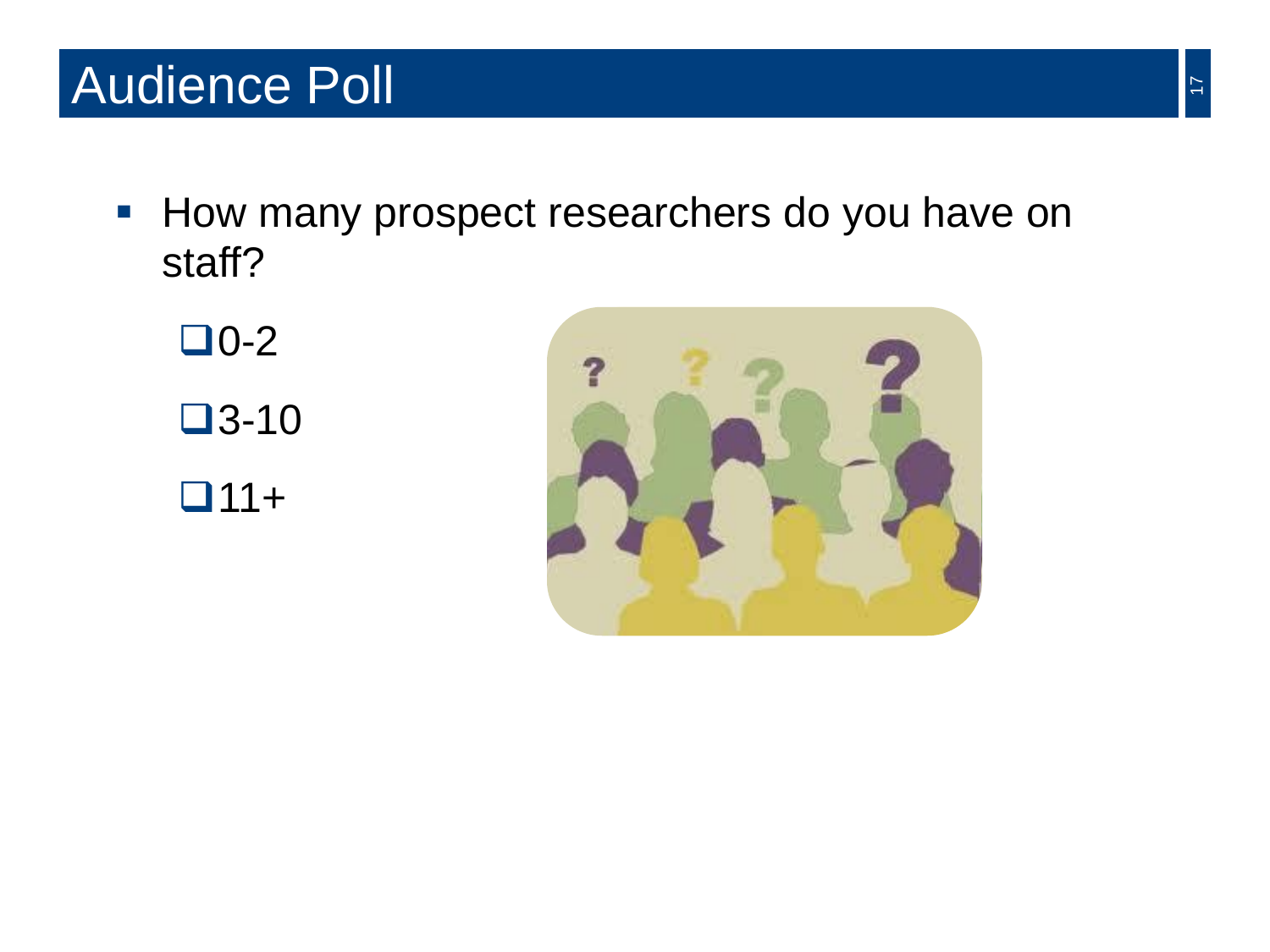#### Research: Free Resources

- Google: Name plus
	- ―Zip code
	- ―Town
	- ―Address
	- ―Relative's name
- Social media
- State and County databases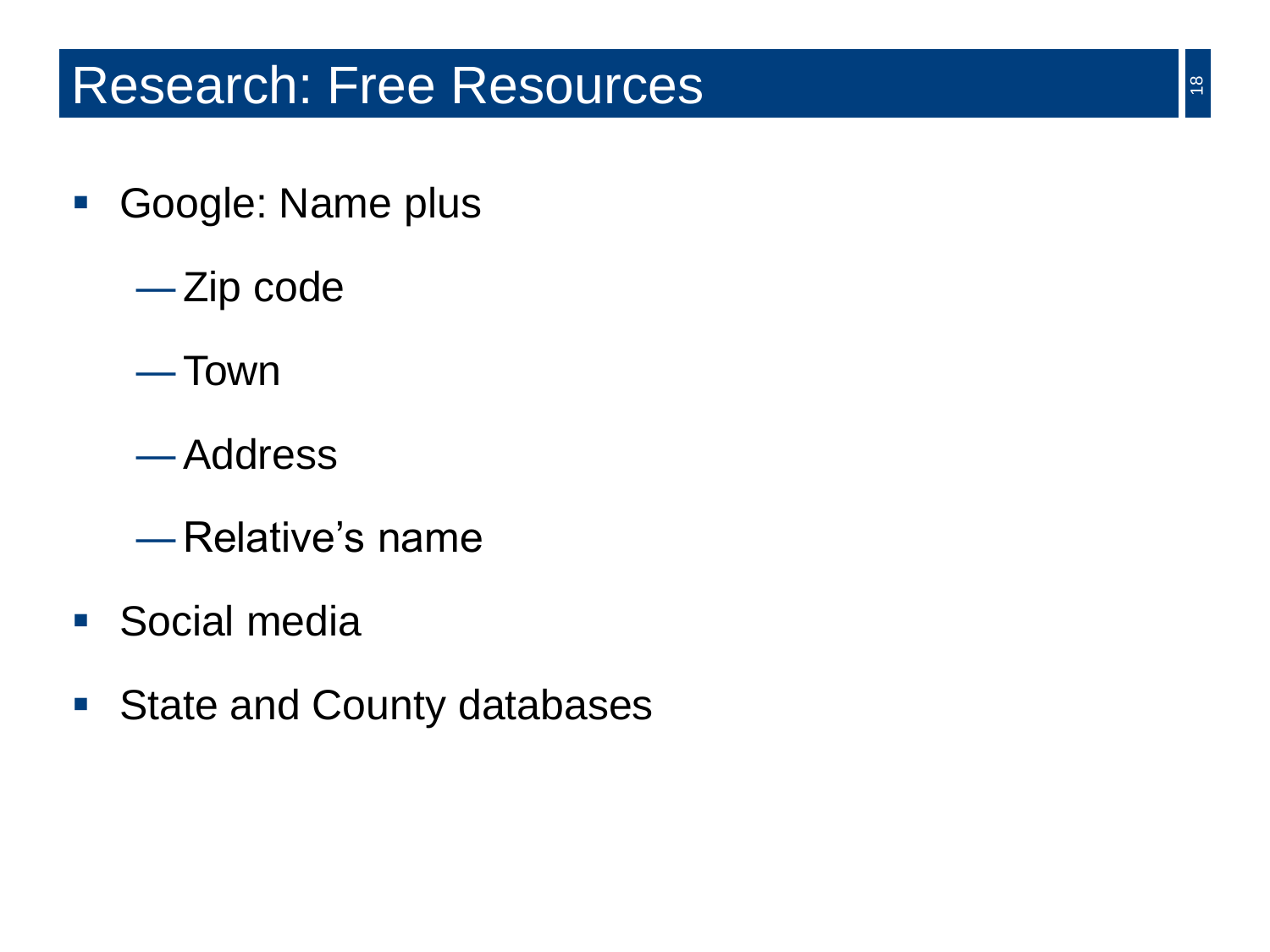Stocks - Insiders

■ Stocks – SEC documents (last name, first in company/cik box)

http://www.sec.gov/edgar/searchedgar/cik.htm

■ CBS Market Watch

http://marketwatch.com/tools/quotes/insiders.asp?link=skey

**J3 Information Services Group** 

[http://www.j3sg.com/Reports/Portfolio-](http://www.j3sg.com/Reports/Portfolio-Insider/indexFP.php?filerLookup)Insider/indexFP.php?filerLookup

SEC Form 4

http://www.secform4.com/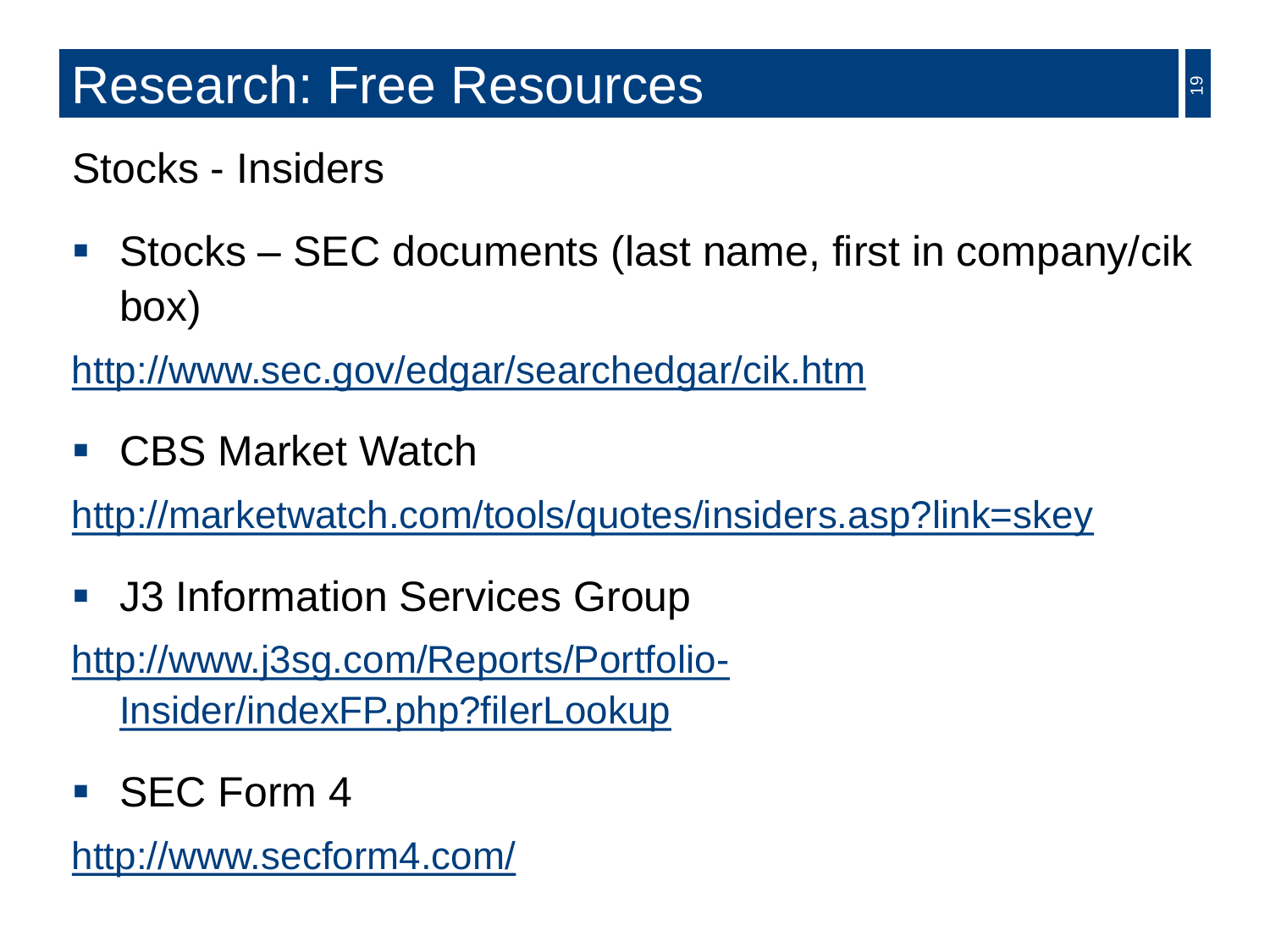#### Foundations

■ Guidestar

#### www.guidestar.org

Foundation Center

https://fconline.foundationcenter.org



International Foundations

Charity Commission for England and Wales

http://www.charitycommission.gov.uk/find-charities

**Scottish Charity Regulator** 

http://www.oscr.org.uk/search-charity-register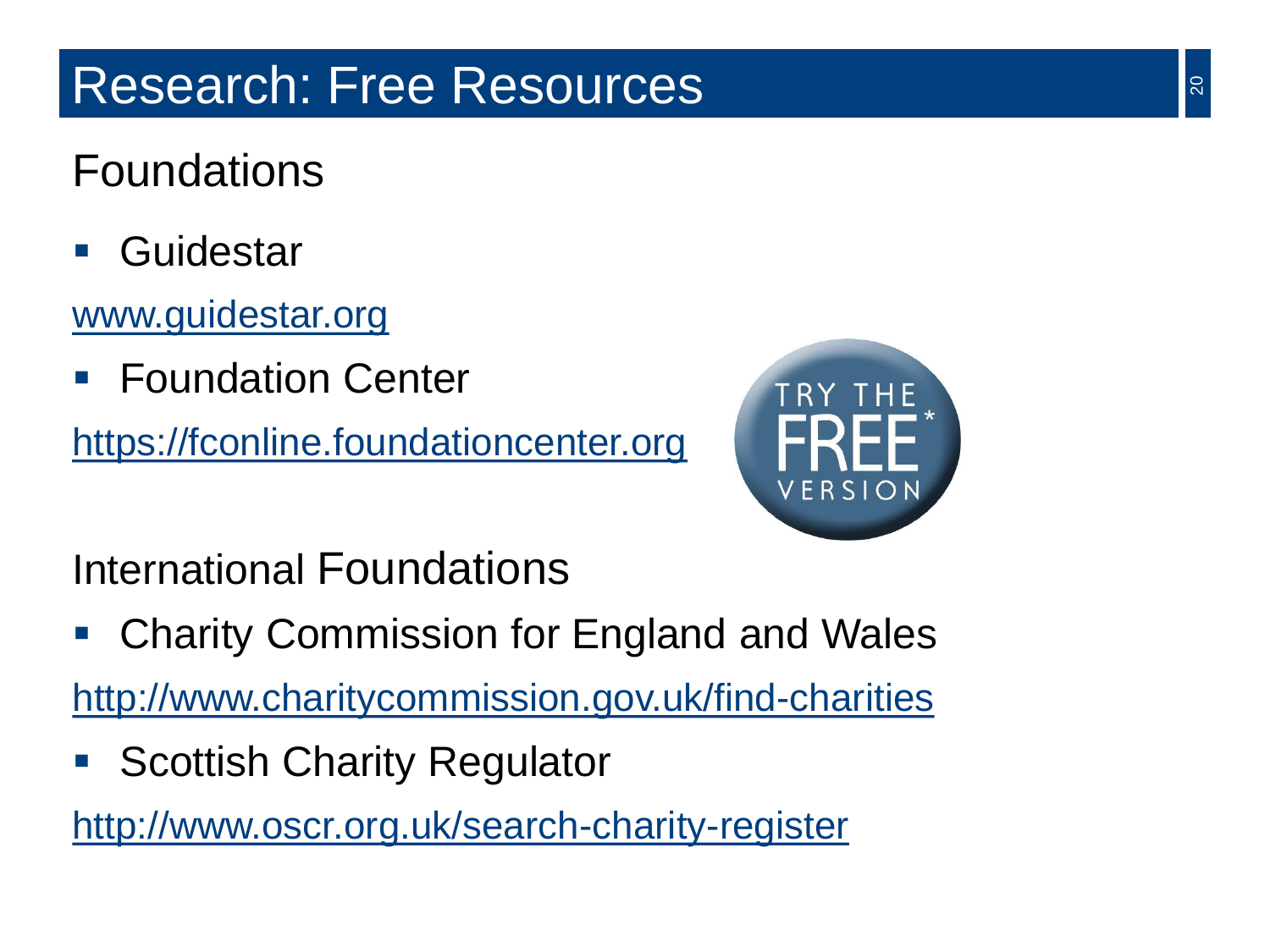#### Research: Free Resources

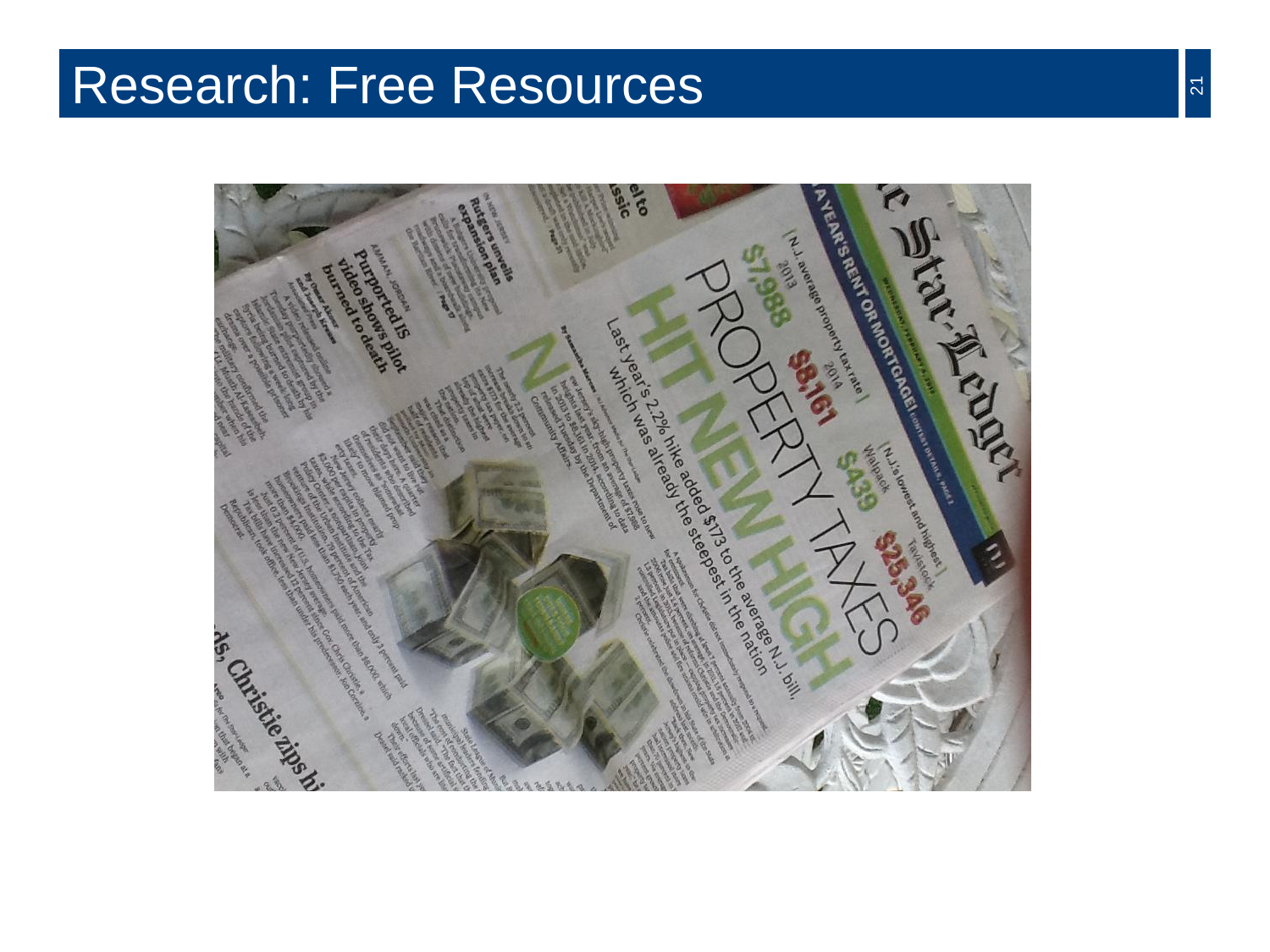# PROSPECT DEVELOPMENT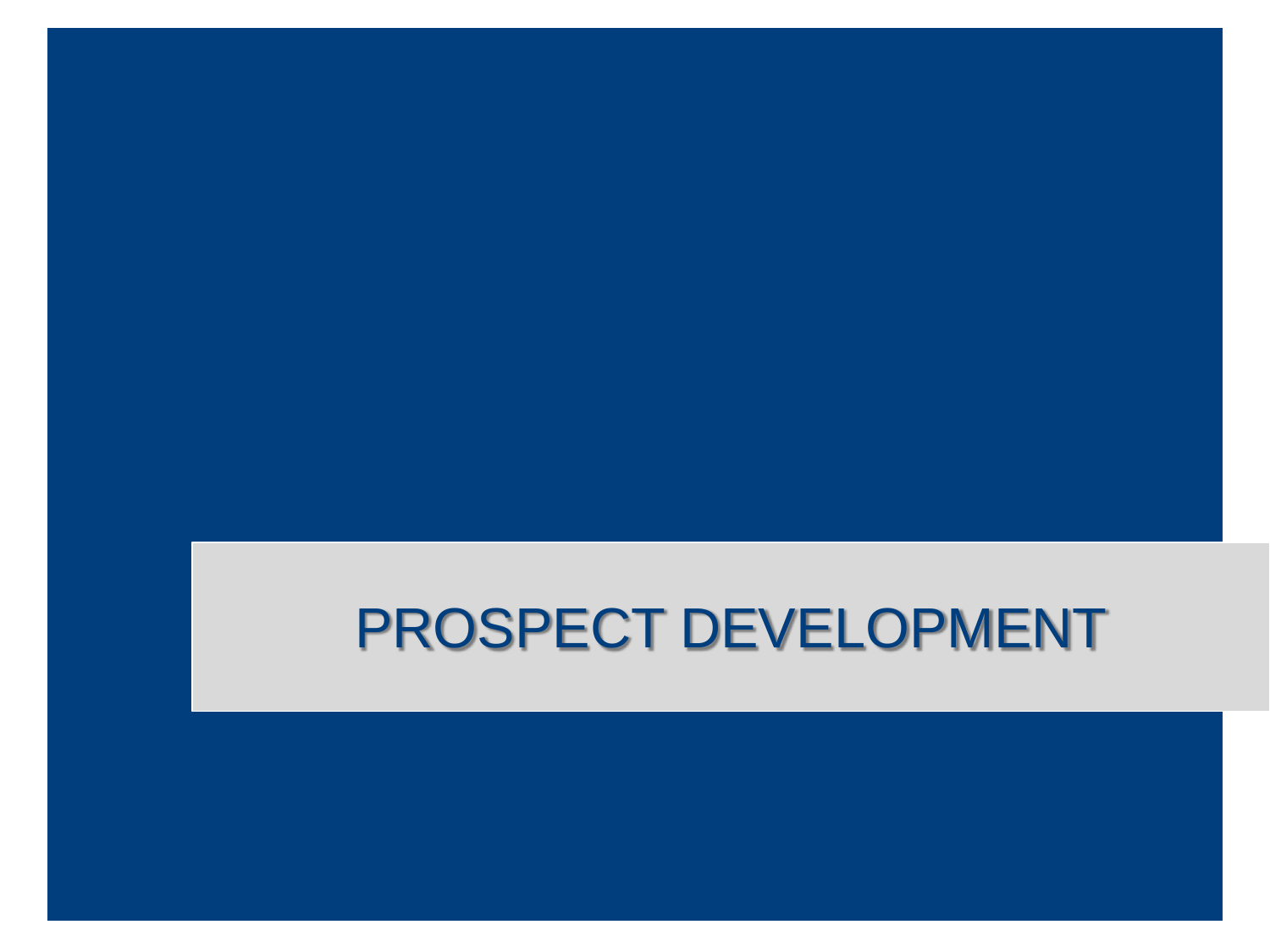#### Prospect Development



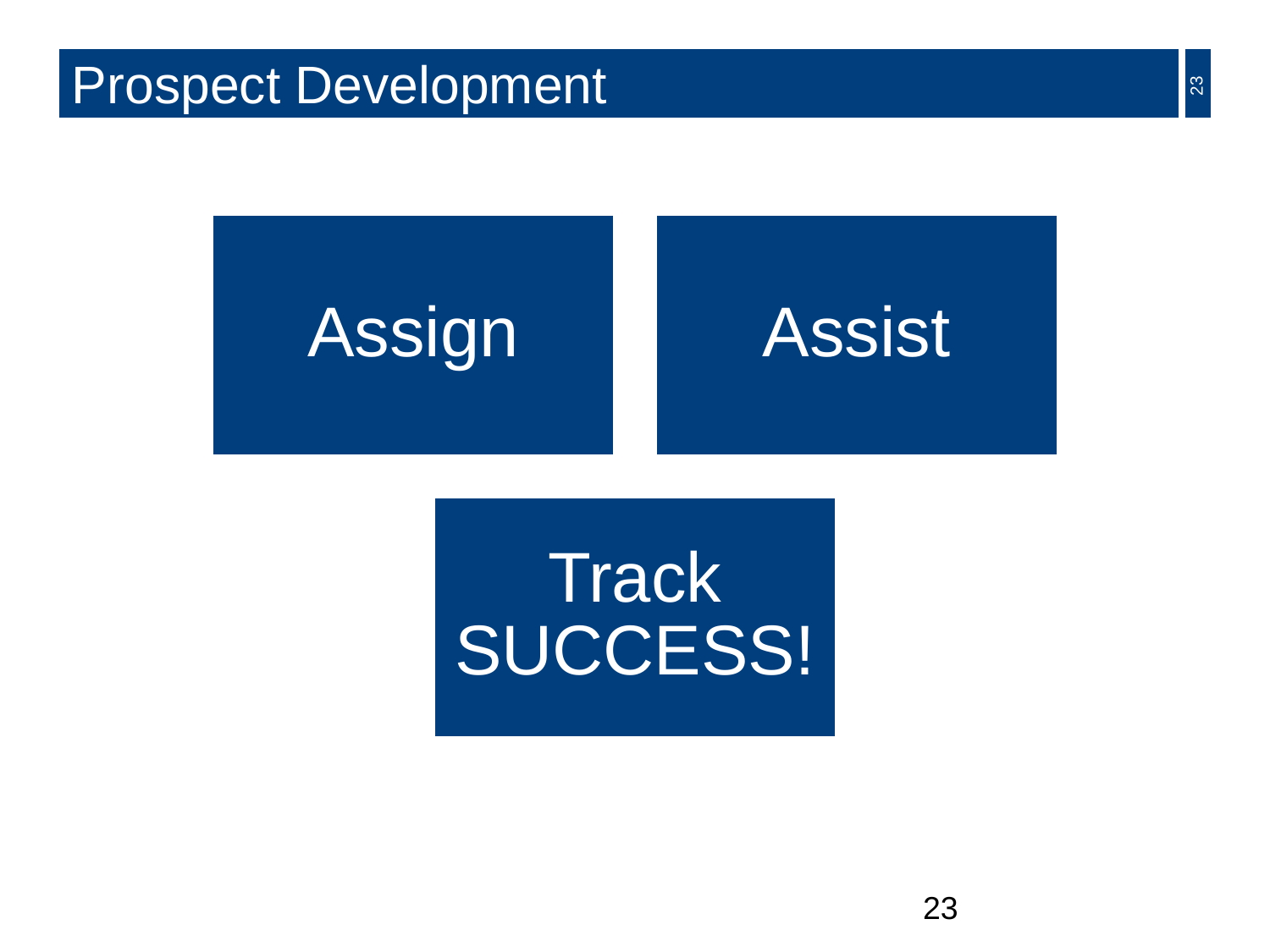# PROSPECT MANAGEMENT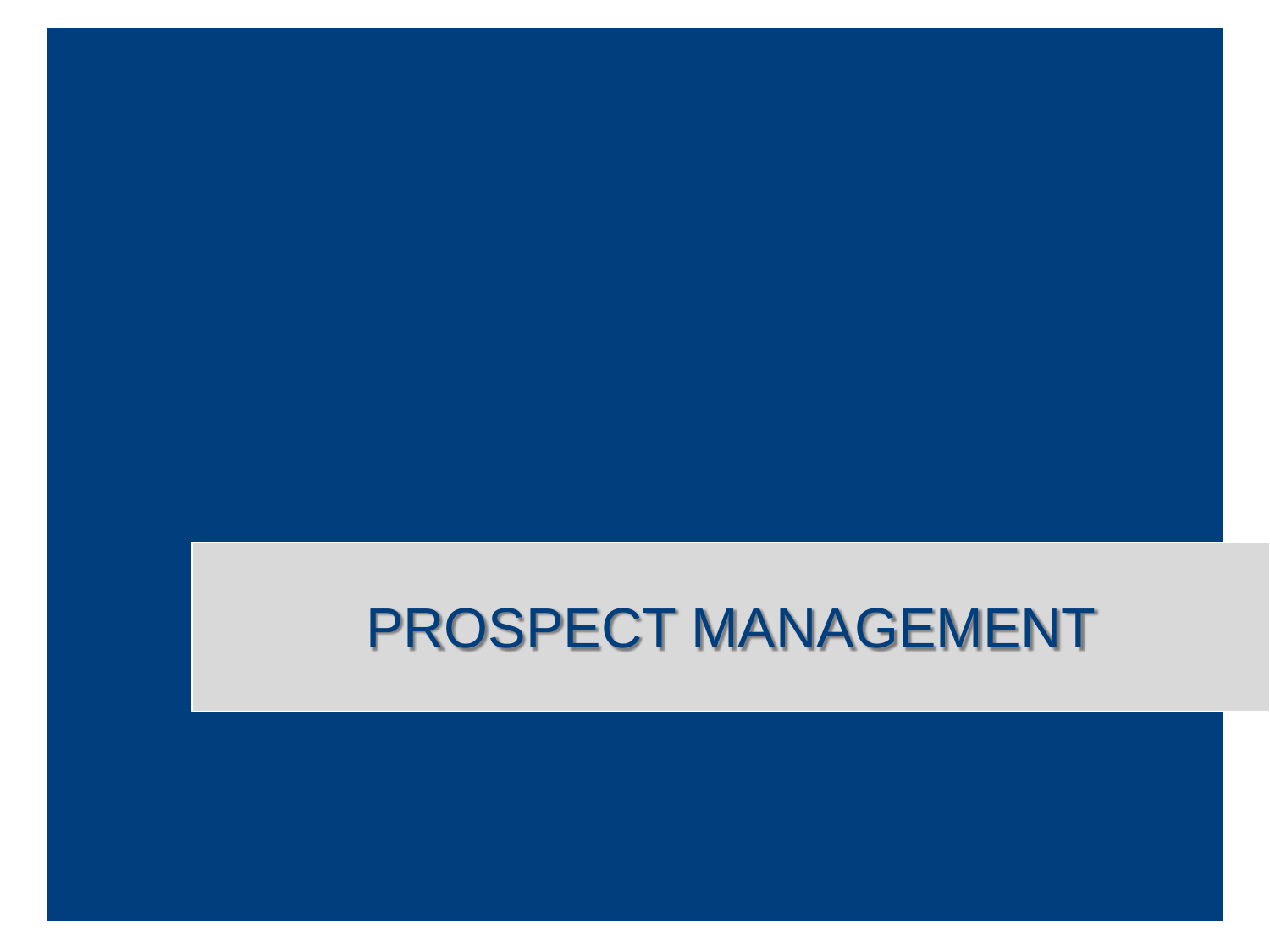# Know Your Prospects

Research should uncover:

- Relationship to organization (giving history, leadership positions, status in the community)
- Giving history to other organizations (capital, annual, naming gifts)
- Family structure (who controls the \$\$)
- **Board service**
- Foundation directorships
- Real estate holdings
- Stock holdings
- Educational history
- Employment history
- Age
- **Special interests (i.e.,** collects private jets)
- **Study responses**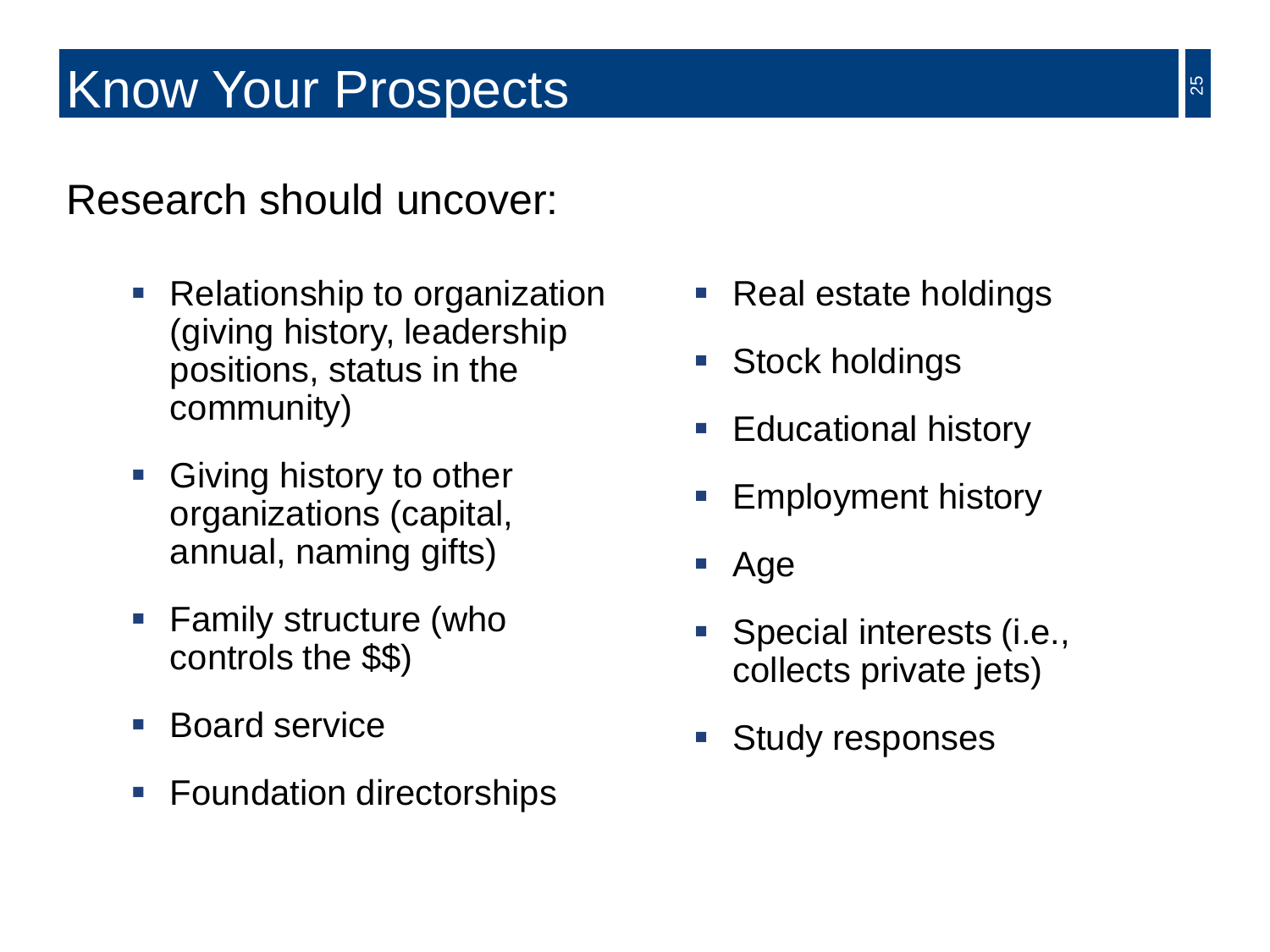#### What Makes a Good Prospect?

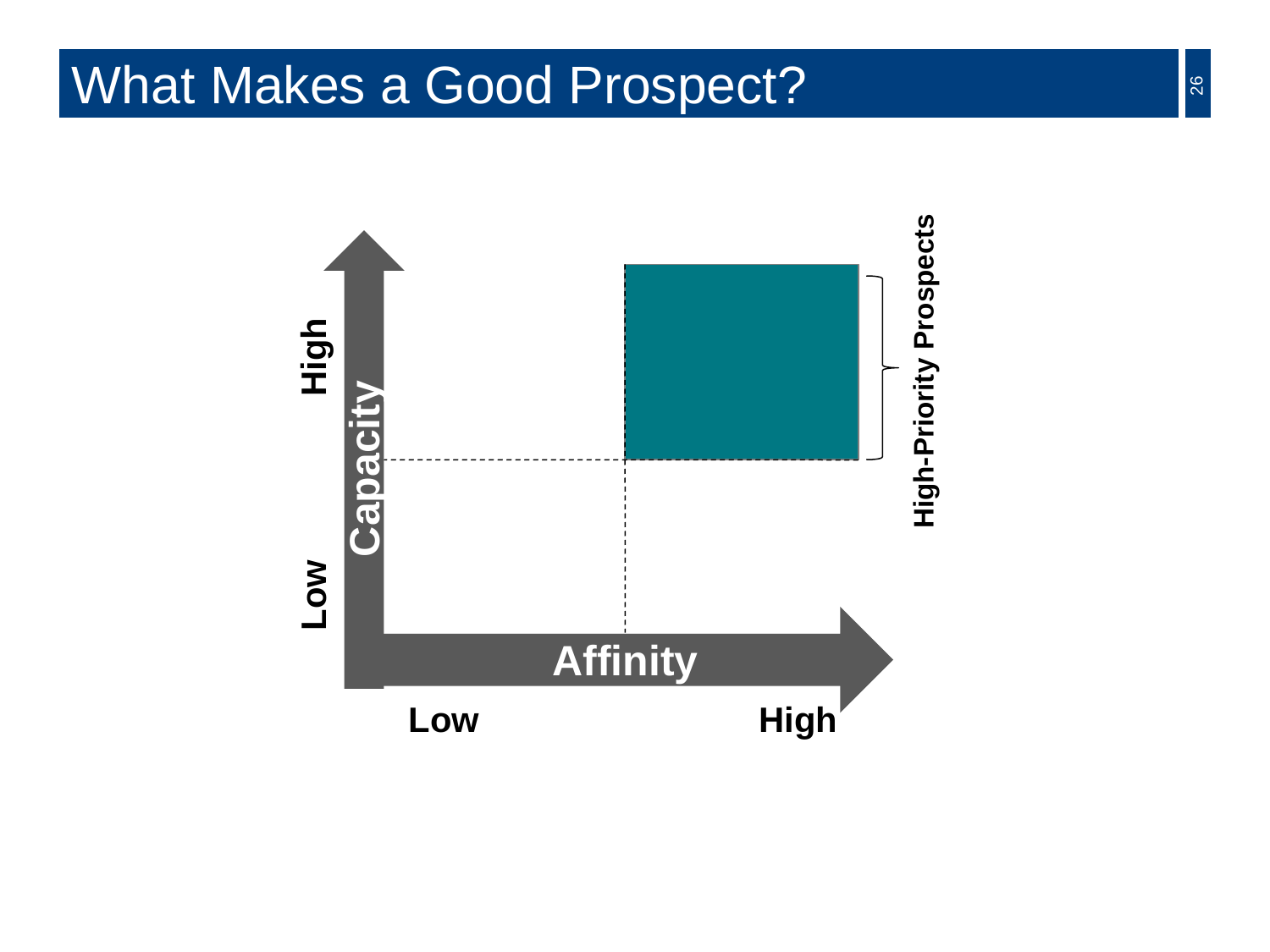#### What Makes a Good Prospect?

#### **What to Look For: What to Avoid:**

- **Private company executives**
- $\blacksquare$  Franchise owners
- **Local, family-operated** businesses
- **Up-and-coming executives in** line to succeed CEO
- **Donors who have increased** giving over time

- **Celebrities**
- Forbes Billionaires
- New, young CEOs
- **Philanthropists who have deep** commitments to several other institutions
- **If** Inheritors of wealth with limited new earning potential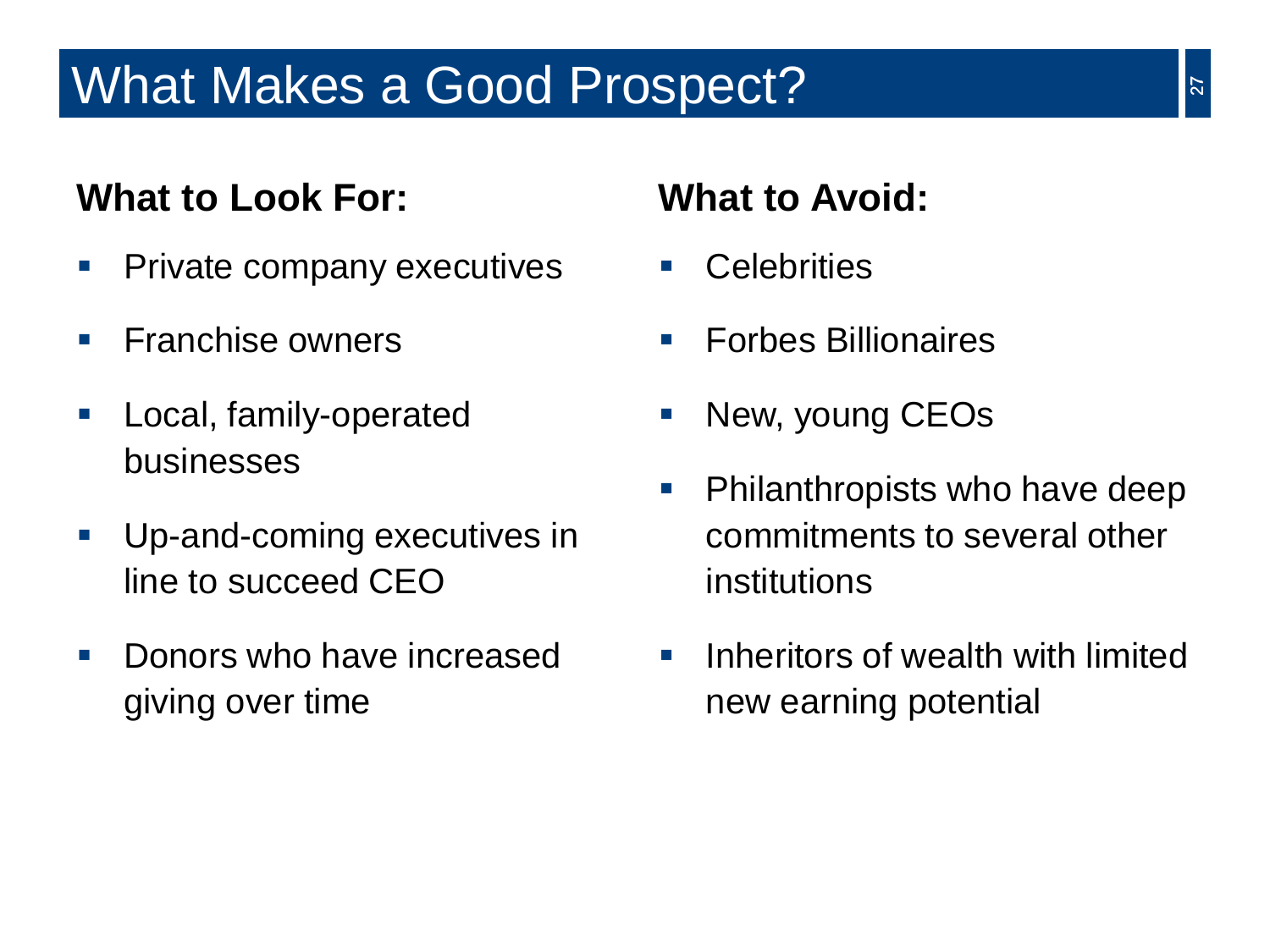#### Tracking Prospects

- **Prospect tracking and prioritization is critical for campaign success**
- **Research informs prioritization**

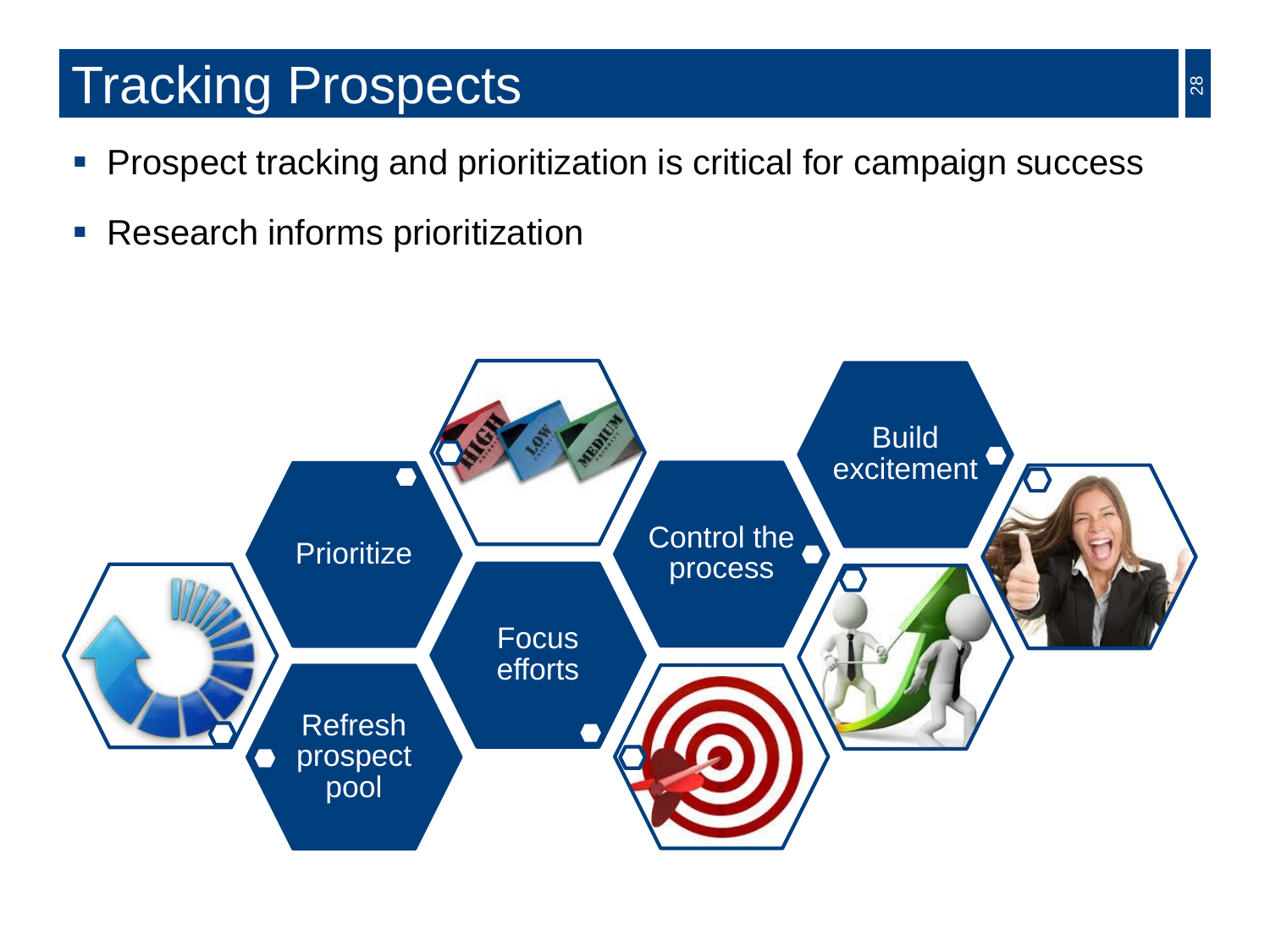#### Developing a Pipeline

#### **Key Info to Include**

- Name
- Solicitation status (A, B, C)
- Target ask and project
- Key relationships
- Affiliations
- Strategy
- Next steps

#### **Possible Additions**

- Residence and contact information
- Client giving history
- Pledge payment status
- Charitable affiliations and other major gifts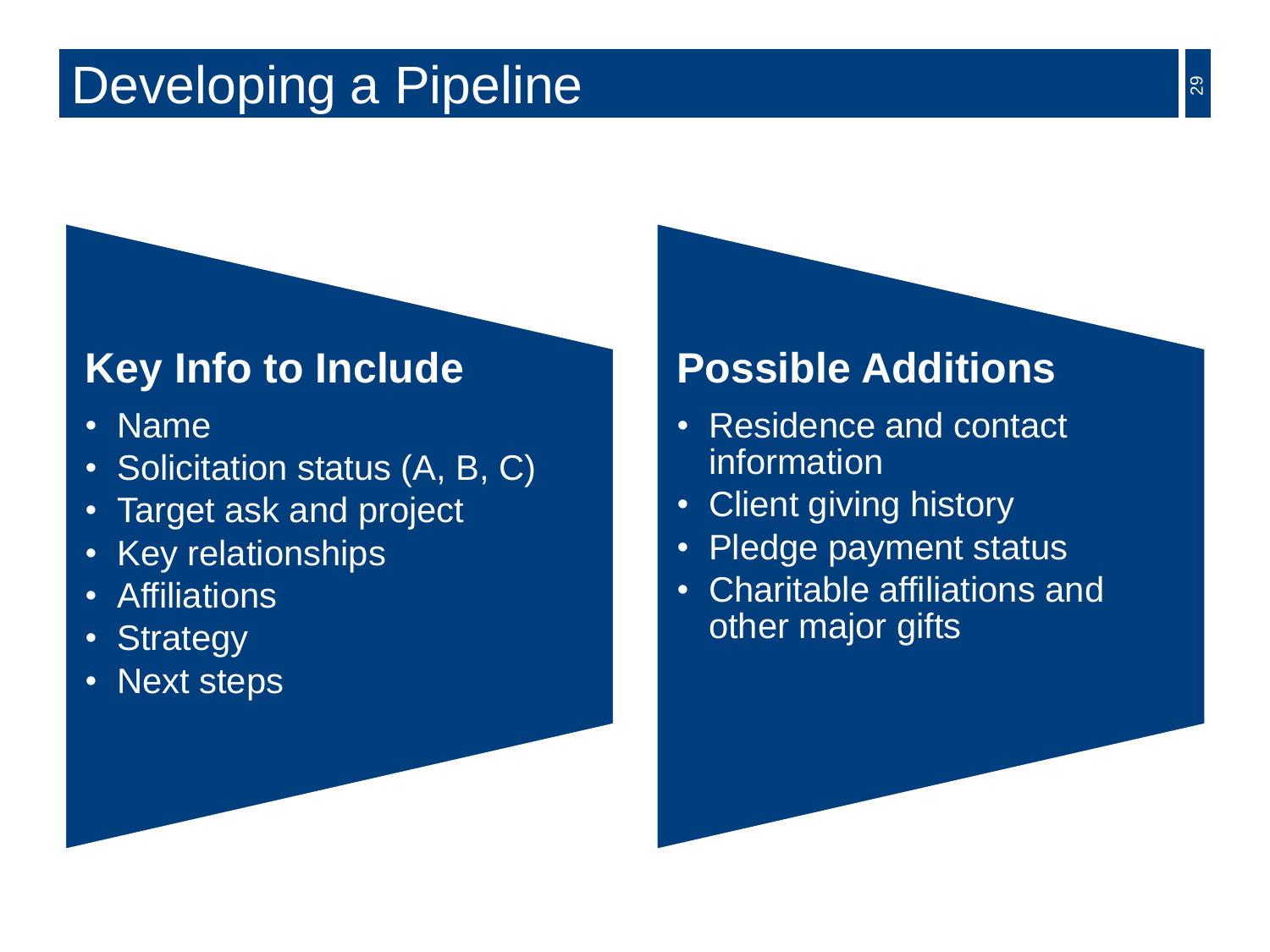# Prioritizing Prospects

Prioritizing prospects helps to drive activity in a consistent, focused manner

• Top 25 list

- Leadership/strategic solicitations
- "Players on the field"

Med

**High** 

- Next 50 list
- "Players on the bench"

Low

- Long-range list
- "Farm team"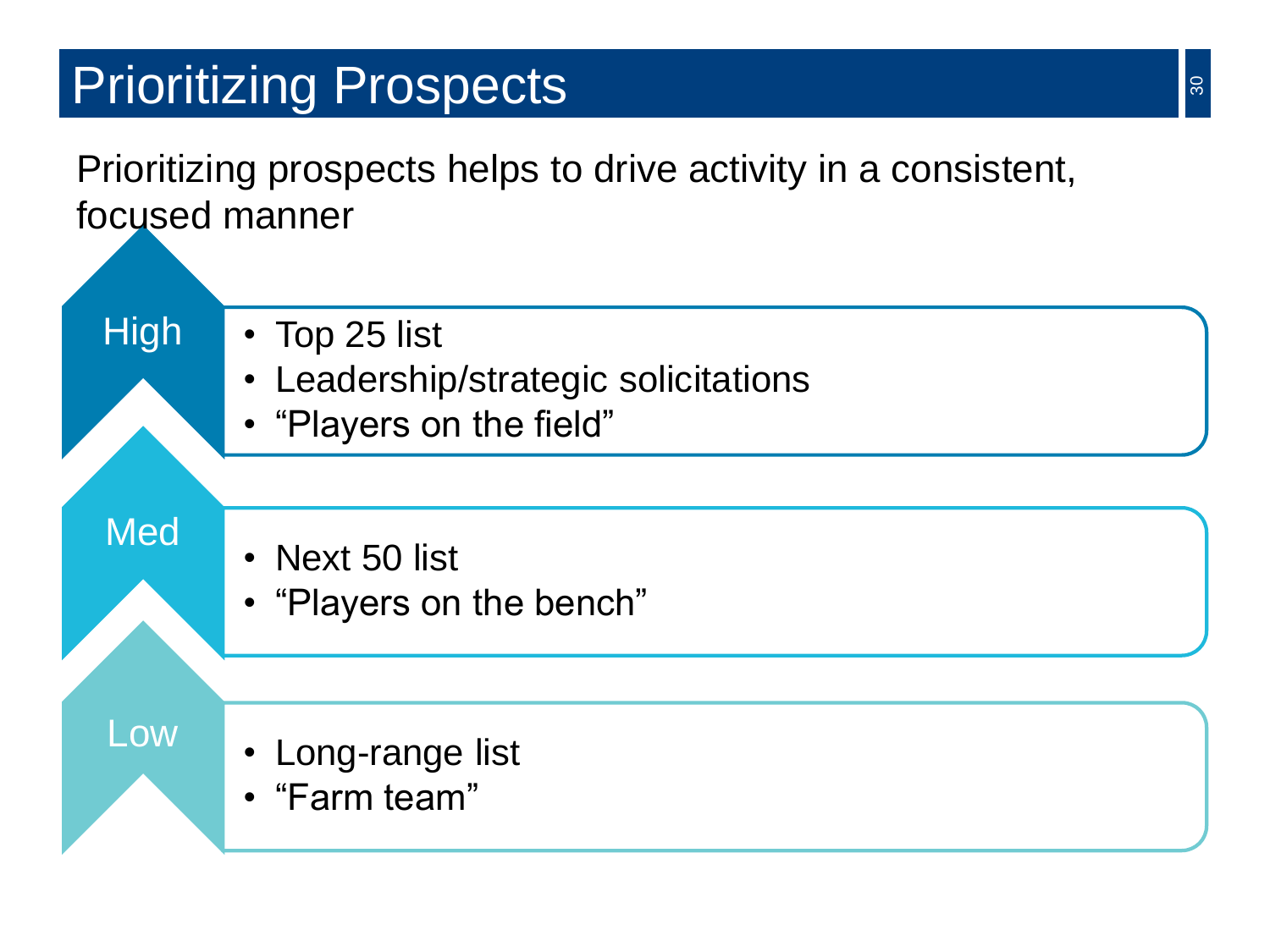# RESEARCH IN ACTION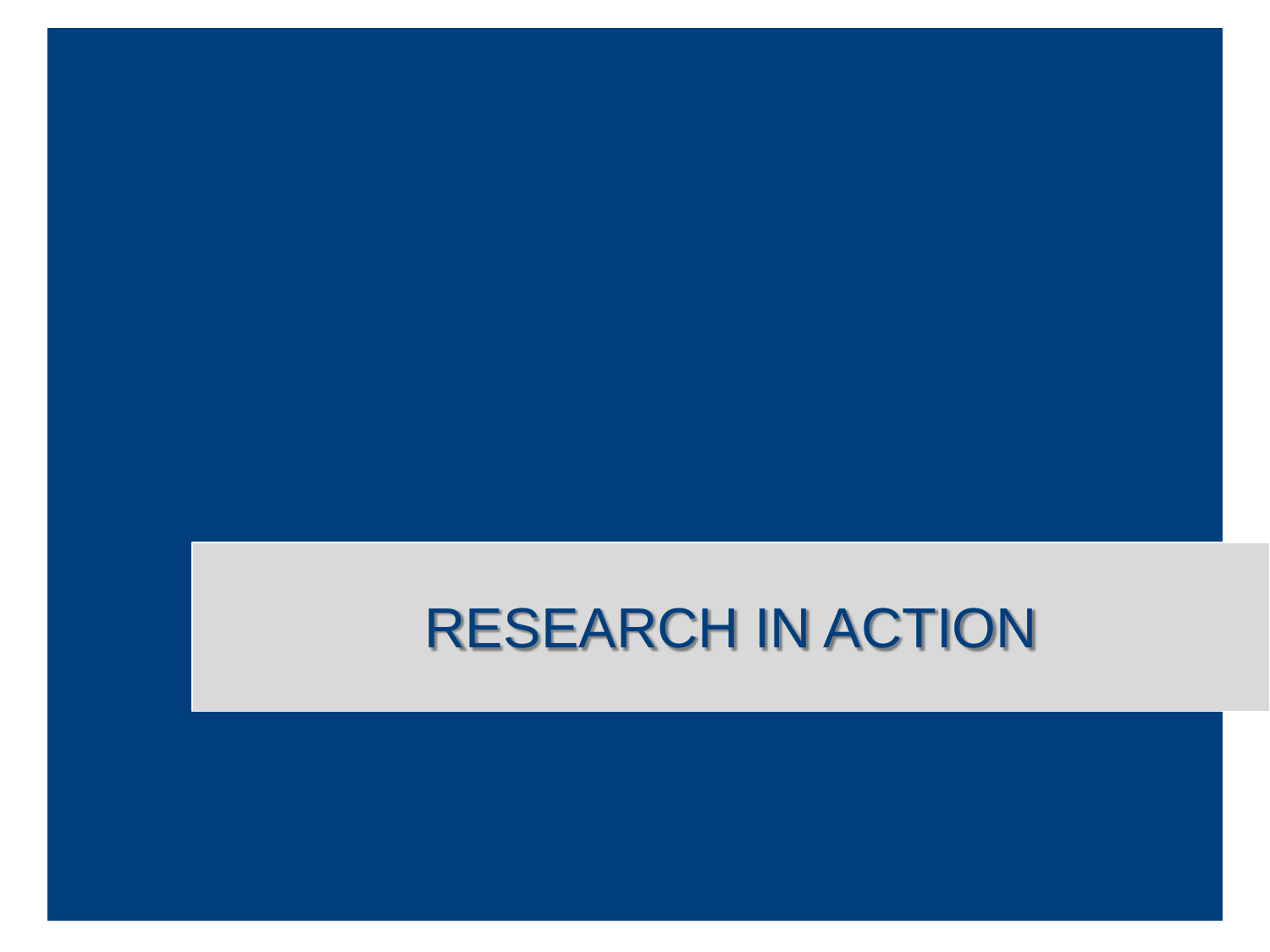#### How Research Informs Strategy

#### Research Informs:

- Cultivation and solicitation team
- Area of interest (e.g., capital, endowment, scholarships)
- Ask amount ambitious but attainable
- **Naming and recognition opportunities**
- **Sequencing of asks**
- **Non-financial requests (e.g., Board service)**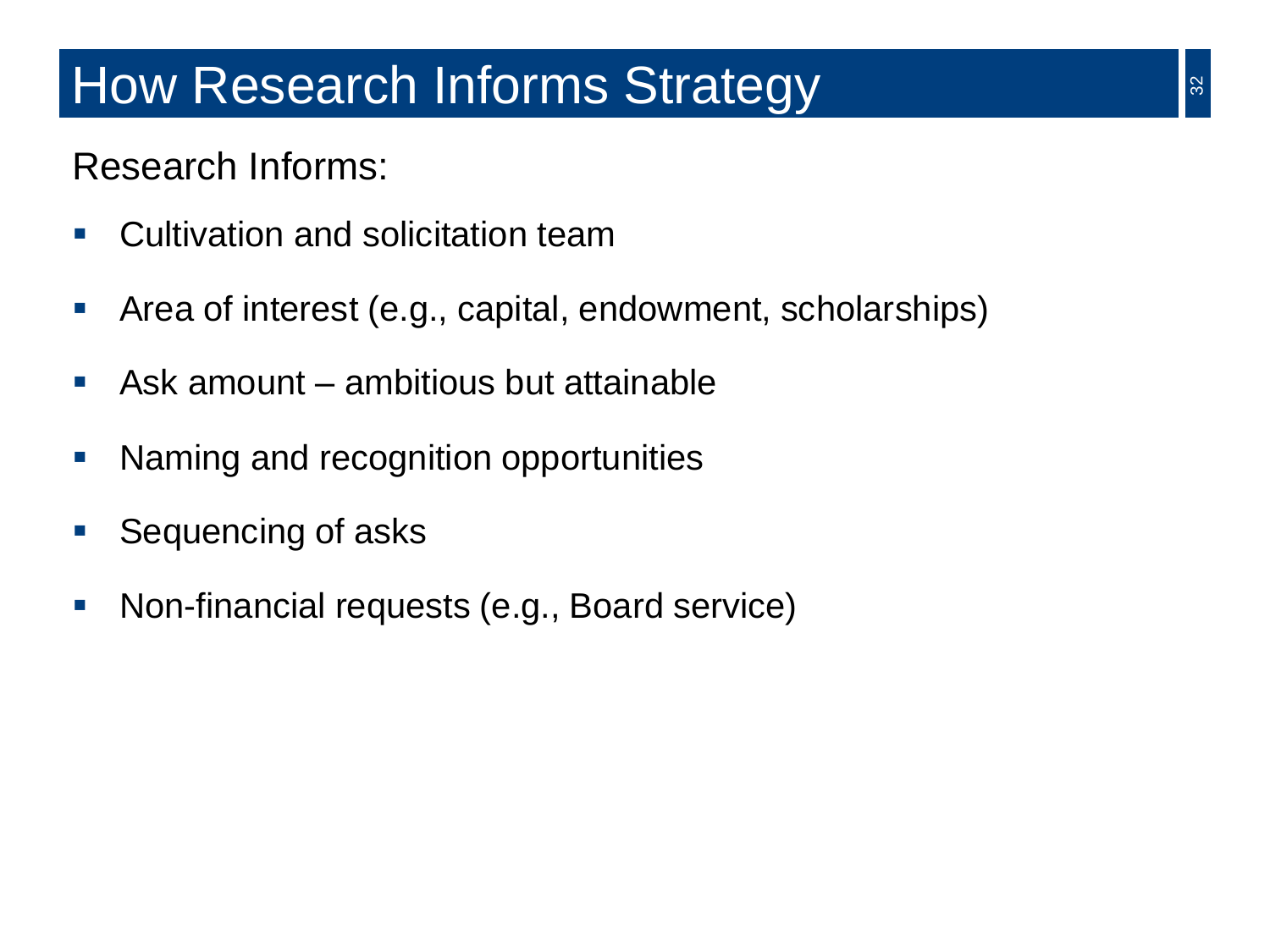#### Case Studies

- Case Study 1 University
	- **Use geography to your advantage**

- Case Study 2 Theater
	- **Mining the database**

- Case Study 3 Independent School
	- **Employ creativity and detective work**





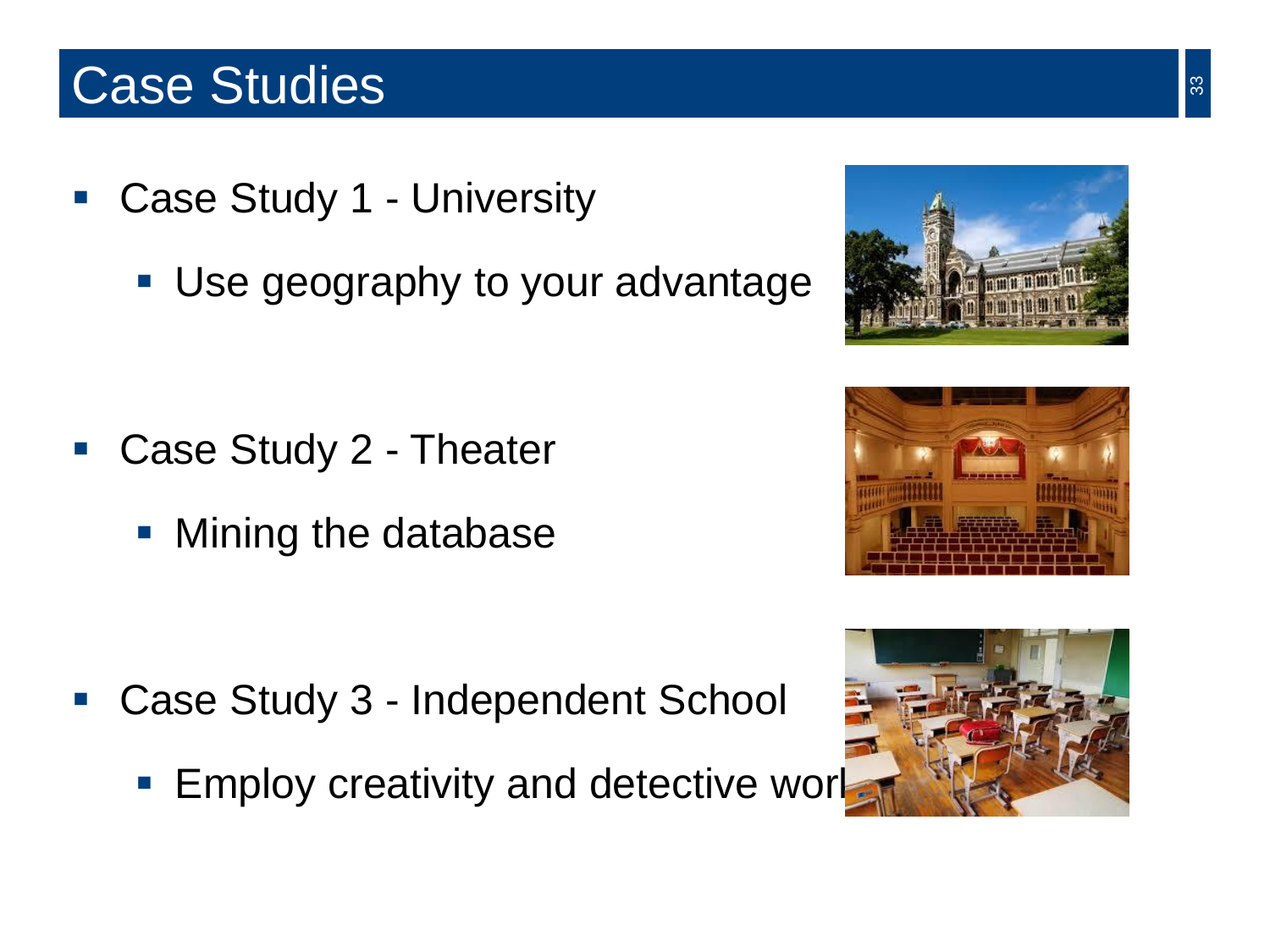# QUESTIONS AND DISCUSSION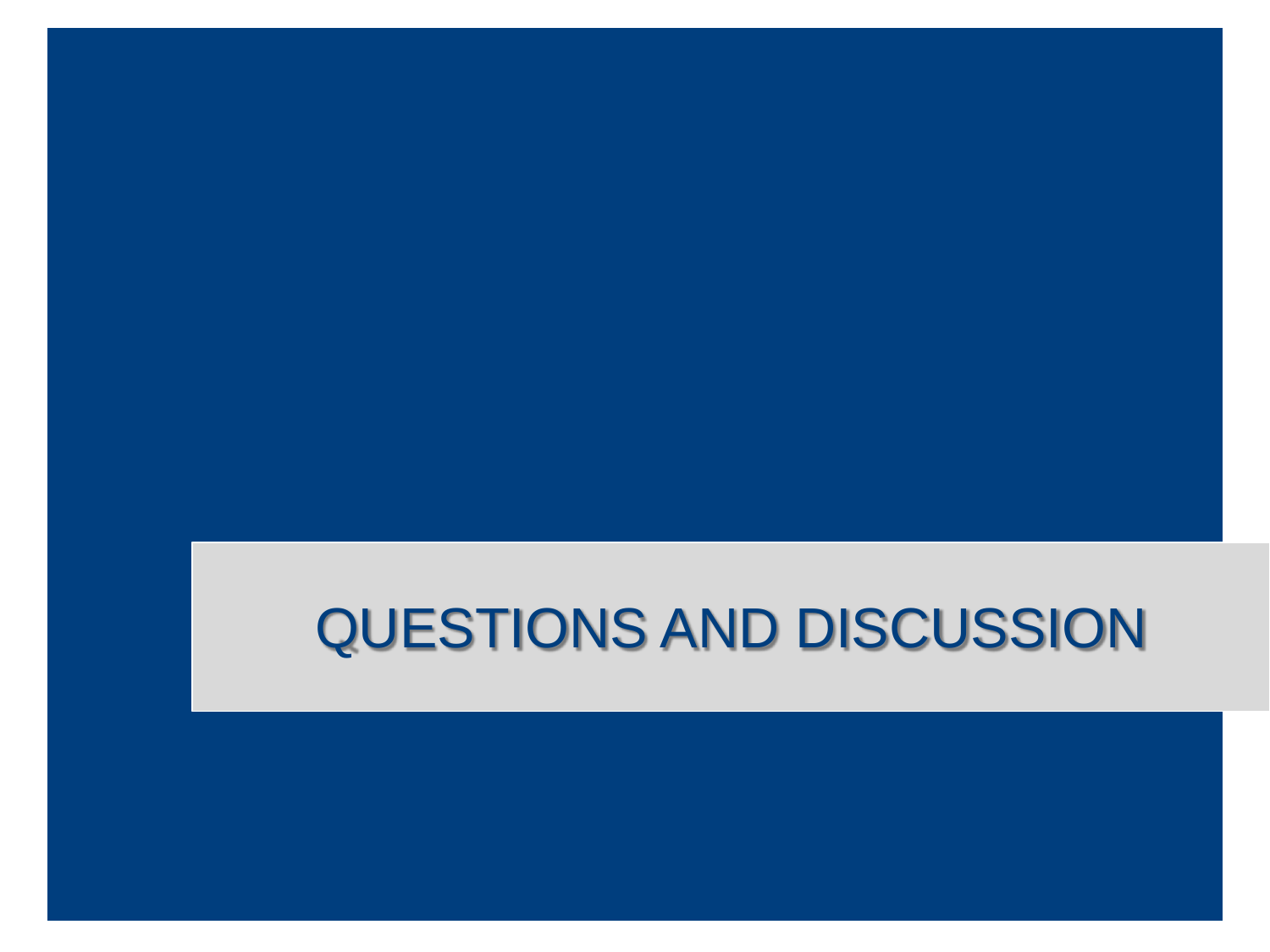#### About CCS

| Founded in<br>1947                                                                                                                                        | Leading consulting and<br>management firm for<br>non-profits                                                                                                                                                                        | Provides campaign design and<br>management, development services,<br>and strategic planning and<br>consulting to diverse non-profit<br>institutions |  |  |  |  |
|-----------------------------------------------------------------------------------------------------------------------------------------------------------|-------------------------------------------------------------------------------------------------------------------------------------------------------------------------------------------------------------------------------------|-----------------------------------------------------------------------------------------------------------------------------------------------------|--|--|--|--|
| <b>Diverse Client Roster:</b><br>E<br>Ξ<br><b>Religious institutions</b><br>Ξ<br>$\blacksquare$<br>$\blacksquare$<br>organizations<br>$\blacksquare$<br>Ξ | Hospitals and medical centers<br>Schools, colleges, and universities<br>Arts, civic, and cultural organizations<br><b>Environment and conservation</b><br><b>Voluntary health organizations</b><br>Associations and advocacy groups | Chicago, New York<br>Dallas, San Francisco, Boston,<br>Los Angeles, Washington,<br>Baltimore, St. Louis, London, Dublin                             |  |  |  |  |
| Overall, CCS helps our clients raise approximately                                                                                                        |                                                                                                                                                                                                                                     |                                                                                                                                                     |  |  |  |  |

**\$6 billion** per year